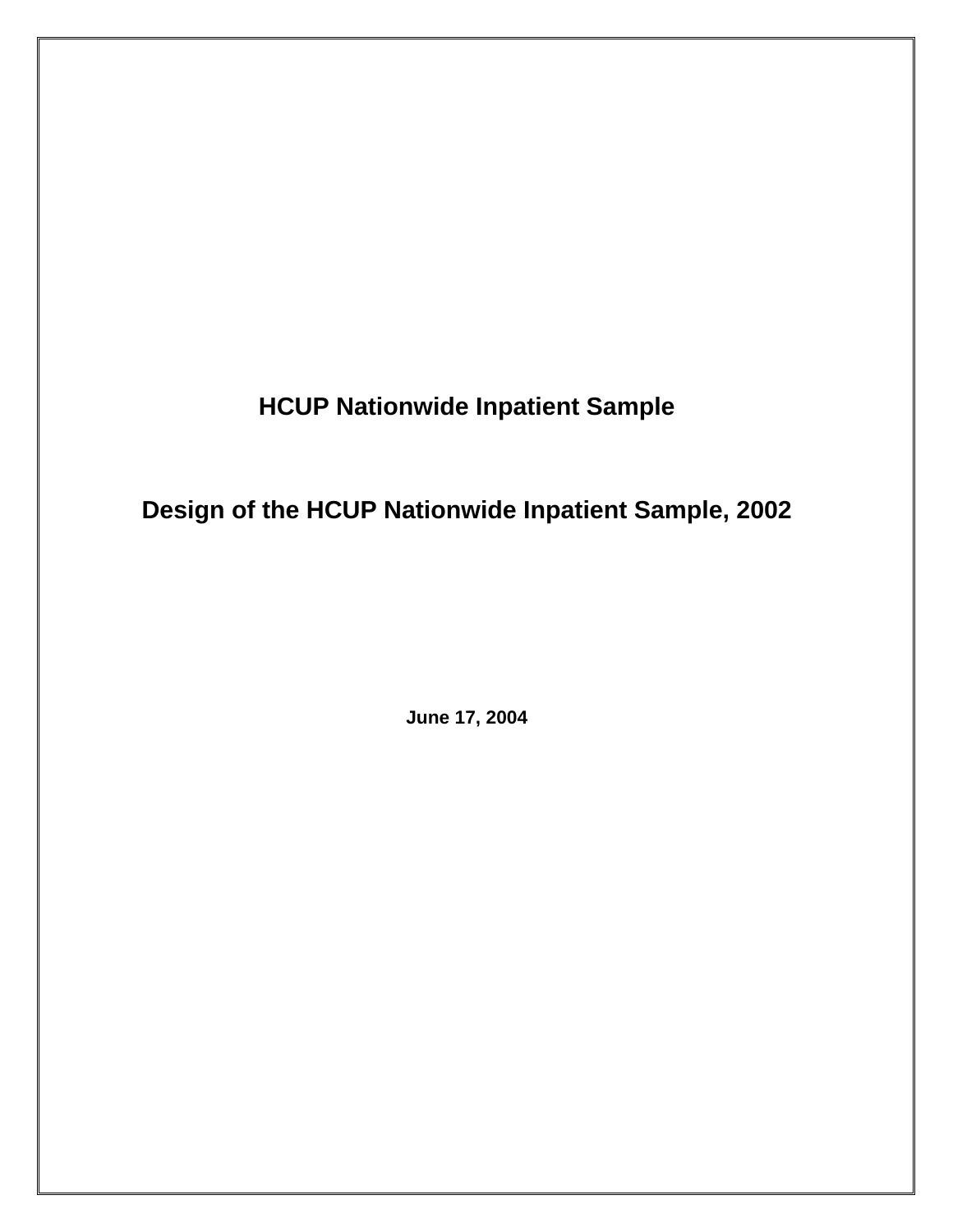# **TABLE OF CONTENTS**

| Changes to Sampling and Weighting Strategy Beginning with the 1998 NIS ii |  |
|---------------------------------------------------------------------------|--|
|                                                                           |  |
|                                                                           |  |
|                                                                           |  |
|                                                                           |  |
|                                                                           |  |
|                                                                           |  |
|                                                                           |  |
|                                                                           |  |
|                                                                           |  |
|                                                                           |  |
|                                                                           |  |
|                                                                           |  |
|                                                                           |  |
|                                                                           |  |
|                                                                           |  |
|                                                                           |  |
|                                                                           |  |
| Change to Hospital Sampling Procedure Beginning with the 1998 NIS 14      |  |
|                                                                           |  |
|                                                                           |  |
|                                                                           |  |
|                                                                           |  |
|                                                                           |  |
|                                                                           |  |
|                                                                           |  |
|                                                                           |  |
|                                                                           |  |
|                                                                           |  |
|                                                                           |  |
|                                                                           |  |
|                                                                           |  |
|                                                                           |  |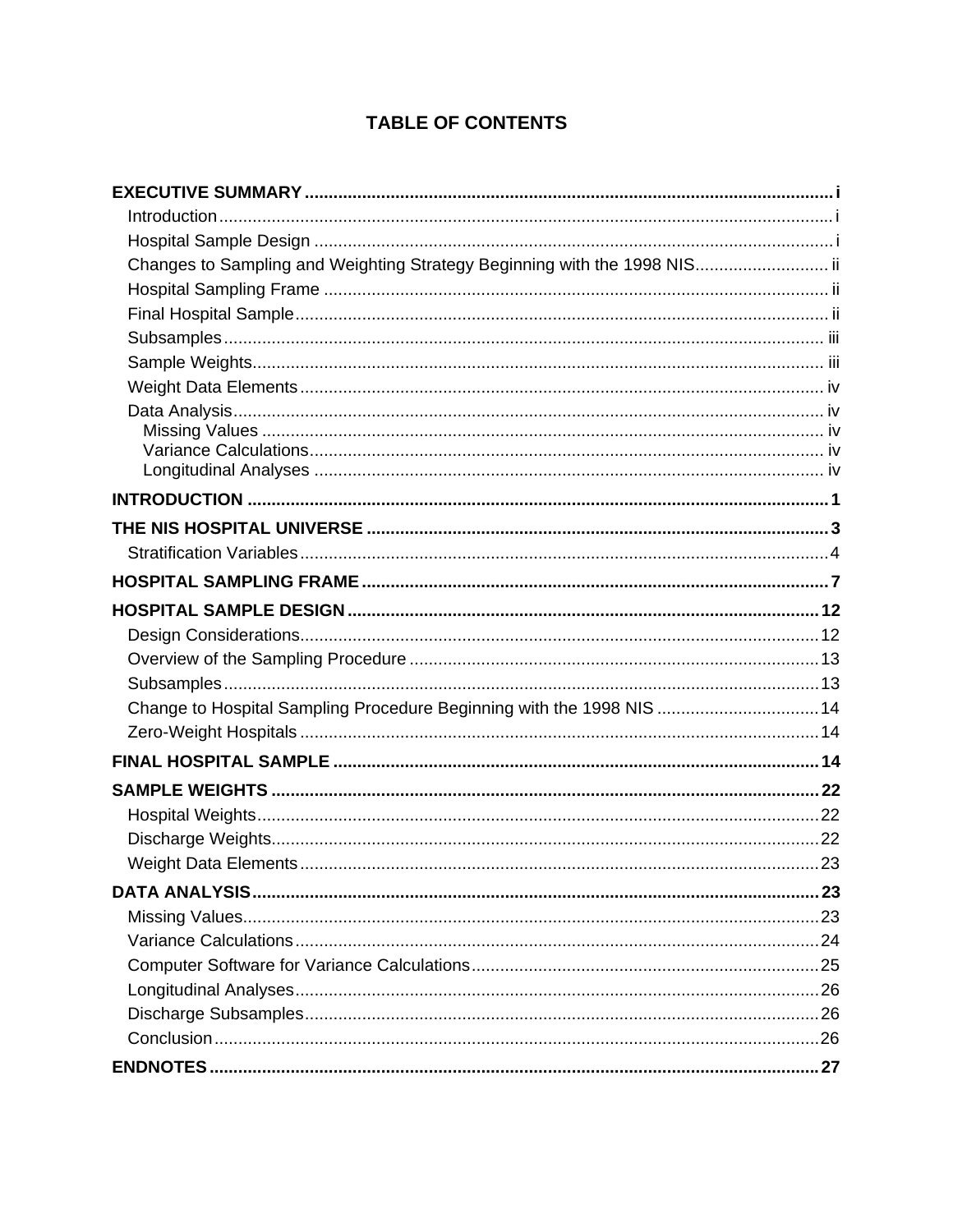# **INDEX OF TABLES**

# **INDEX OF FIGURES**

| Figure 4: Number of Hospitals in the 2002 Universe, Frame, and Sample for States in the |
|-----------------------------------------------------------------------------------------|
|                                                                                         |
|                                                                                         |
|                                                                                         |
| Figure 8: Number of Hospitals in 2002 Universe, Frame, Sample, Target, and Surplus, by  |
|                                                                                         |
|                                                                                         |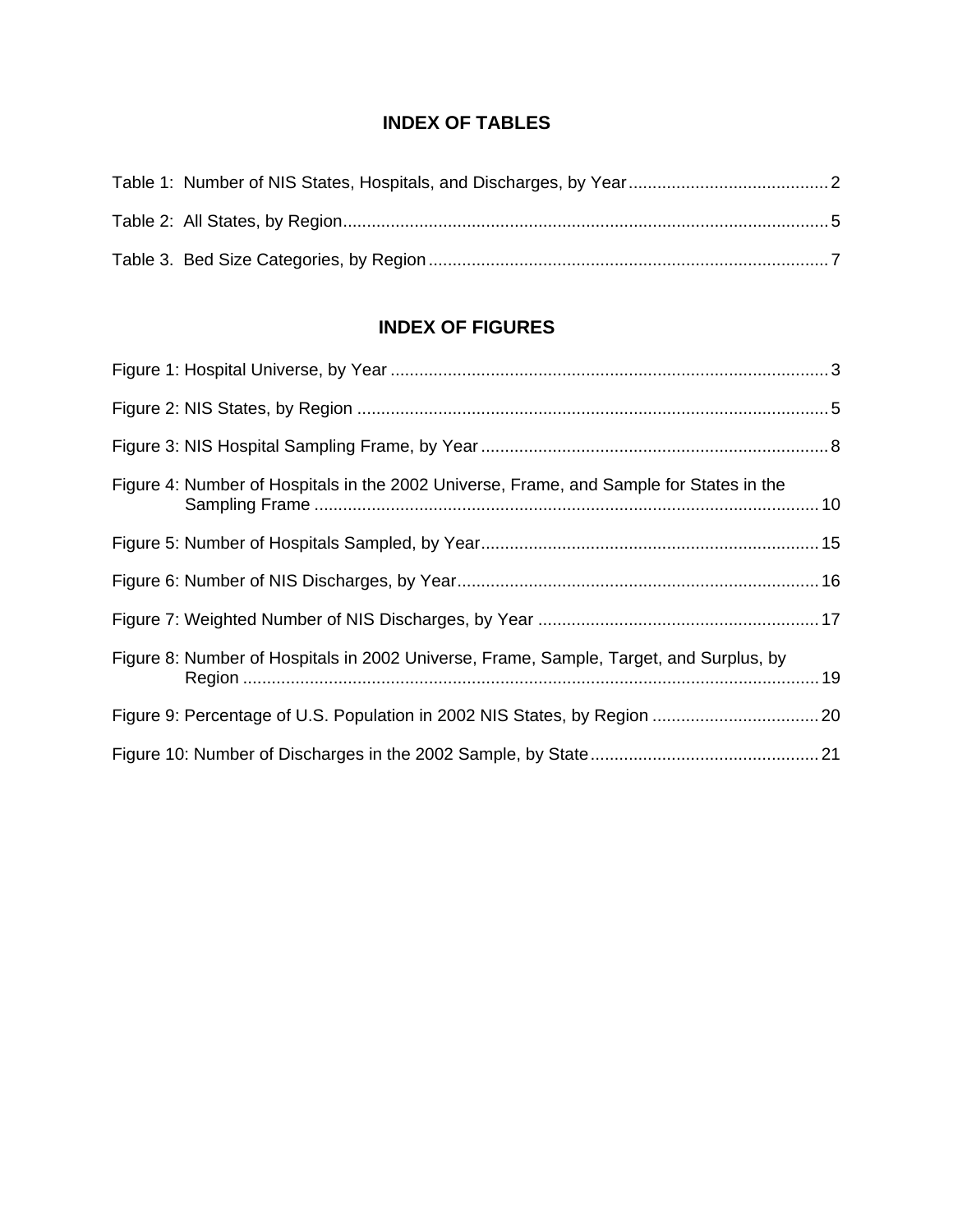# **EXECUTIVE SUMMARY**

#### <span id="page-3-0"></span>**Introduction**

The Nationwide Inpatient Sample (NIS) is one of a family of databases and software tools developed as part of the Healthcare Cost and Utilization Project (HCUP), a Federal-State-Industry partnership sponsored by the Agency for Healthcare Research and Quality (AHRQ). The NIS is the largest nationwide all-payer hospital inpatient care database in the U.S. Each year the NIS contains data from approximately seven to eight million hospital stays – all discharge data from nearly 1000 hospitals selected from HCUP State Inpatient Databases (SID) data. This figure approximates a 20% stratified sample of U.S. non-rehabilitation, community hospitals. The NIS team developed the NIS to provide analyses of hospital utilization, charges, and quality of care across the United States. The target universe includes all acute care discharges from non-rehabilitation, community hospitals in the United States. There were 4,840 hospitals in the hospital universe in 2002. The 2002 NIS comprises all discharges from a sample of hospitals in this target universe.

This report describes the NIS sample and weights, summarizes the contents of the 2002 NIS, and discusses data analysis issues. Previous NIS releases covered 1988 through 2001. This document highlights cumulative information for all previous years to provide a longitudinal view of the database. Once again, we have enhanced the nationwide representation of the sample by incorporating data from additional HCUP State Partners. The 2002 NIS includes data from 35 states, two more than the 2001 NIS.

#### **Hospital Sample Design**

The NIS sampling frame included all community, non-rehabilitation hospitals in the SID that could be matched to the corresponding American Hospital Association (AHA) Annual Survey data. Based on data from 35 states, there were 3,570 hospitals in the 2002 sampling frame, a 6% increase from the 2001 NIS. The NIS is a stratified probability sample of hospitals in the frame, with sampling probabilities calculated to select 20% of the universe contained in each stratum. The overall objective was to select a sample of hospitals representative of the target universe. With this objective in mind, NIS sampling strata were defined based on the following five hospital characteristics contained in the AHA hospital files:

- 1. Geographic Region Northeast, Midwest, West, and South
- 2. Control public, private not-for-profit, and proprietary
- 3. Location urban or rural
- 4. Teaching Status teaching or non-teaching
- 5. Bed Size small, medium, and large.

After stratifying the universe of hospitals, the NIS team randomly selected up to 20% of the total number of U.S. hospitals within each stratum. If a stratum contained too few frame hospitals, then all were selected for the NIS, subject to sampling restrictions specified by states. The resulting sample for 2002 included 995 hospitals, representing 20.6% of the total hospital universe of 4,840 hospitals.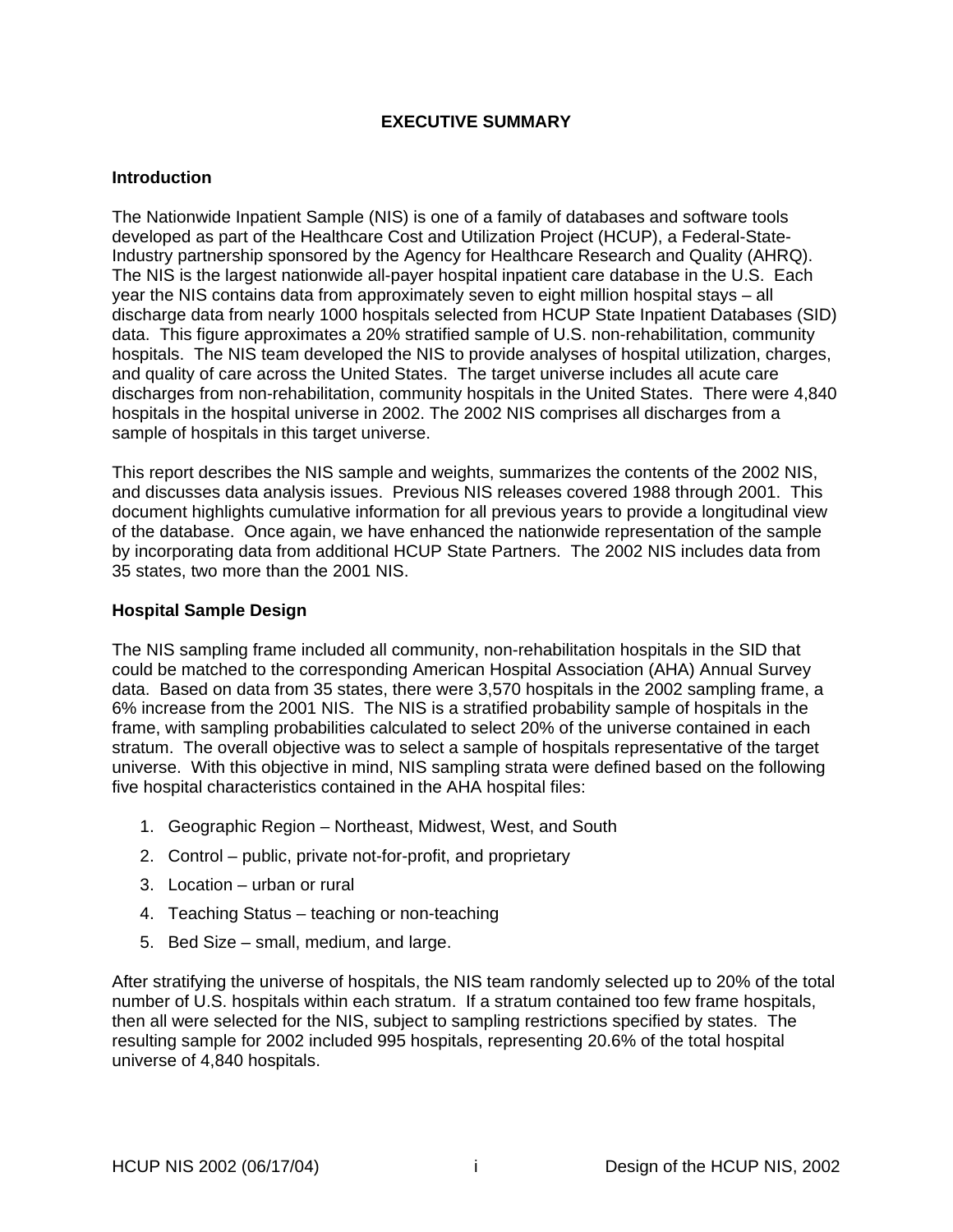# <span id="page-4-0"></span>**Changes to Sampling and Weighting Strategy Beginning with the 1998 NIS**

Given the increase in the number of contributing states, the NIS team evaluated and revised the sampling and weighting strategy for 1998 and subsequent data years in order to best represent the U.S. These changes included:

- Revising definitions of the strata variables.
- Excluding rehabilitation hospitals from the NIS hospital universe.
- Changing the calculation of hospital universe discharges for the weights.

Also, beginning with the 1998 NIS sampling procedures, all frame hospitals within a stratum have an equal probability of selection for the sample, regardless of whether they had appeared in prior NIS samples. This deviates from the procedure used for earlier samples, which maximized the longitudinal component of the NIS series. A full description of the evaluation and revision of the NIS sampling strategy for 1998 and subsequent data years can be found in the special report, *Changes in NIS Sampling and Weighting Strategy for 1998*. This document is available on the 2002 NIS Documentation CD-ROM and on the HCUP User Support Website at [www.hcup-us.ahrq.gov.](http://www.hcup-us.ahrq.gov/)

# **Hospital Sampling Frame**

The 2002 NIS sampling frame included data provided by 35 HCUP State Partners. At least 88% of the hospital universe is included in the sampling frame for all but six of these states. Four State Partners – Hawaii, Missouri, South Carolina, and South Dakota – imposed sampling restrictions that reduced the number of state hospitals included in the frame to between 61 and 85 percent. (Restrictions from other states did not have an appreciable effect on the percentage of hospitals in the sampling frame.) One State Partner, Texas, supplied data from only 72% of the state's hospitals because some Texas hospitals, mostly small rural hospitals, are exempt from statutory reporting requirements. We dropped 34 Michigan hospitals that did not report total charges from the sampling frame, leaving 71% of Michigan hospitals in the frame.

While 20% of the hospitals from each region are selected for the NIS, the comprehensiveness of the sampling frame varies by region. In the Northeast, 93.2% of hospitals are included in the sampling frame, compared with 79.0% in the Midwest, 72.5% in the West; and 63.5% in the South. Because the NIS sampling frame has a disproportionate representation of the more populous states and includes hospitals with more annual discharges, its comprehensiveness in terms of discharges is higher. The states in the NIS sampling frame contain 97.6% of the population in the Northeast, 89.6% in the Midwest, 83.7% in the West, and 81.2% in the South. Overall, the NIS sampling frame comprises 73.8% of all U.S. hospitals and covers 86.8% of the U.S. population.

# **Final Hospital Sample**

The final 2002 sample included 7,853,982 discharges from 995 hospitals selected from all 35 frame states. Hospitals were sampled throughout each region of the United States. In the Northeast and Midwest, where a higher proportion of states are represented, relatively fewer hospitals are sampled from each state than in the South and West, where the proportion of states in the NIS is lower. Since the inception of the original 1988 NIS, its scope has expanded across several dimensions: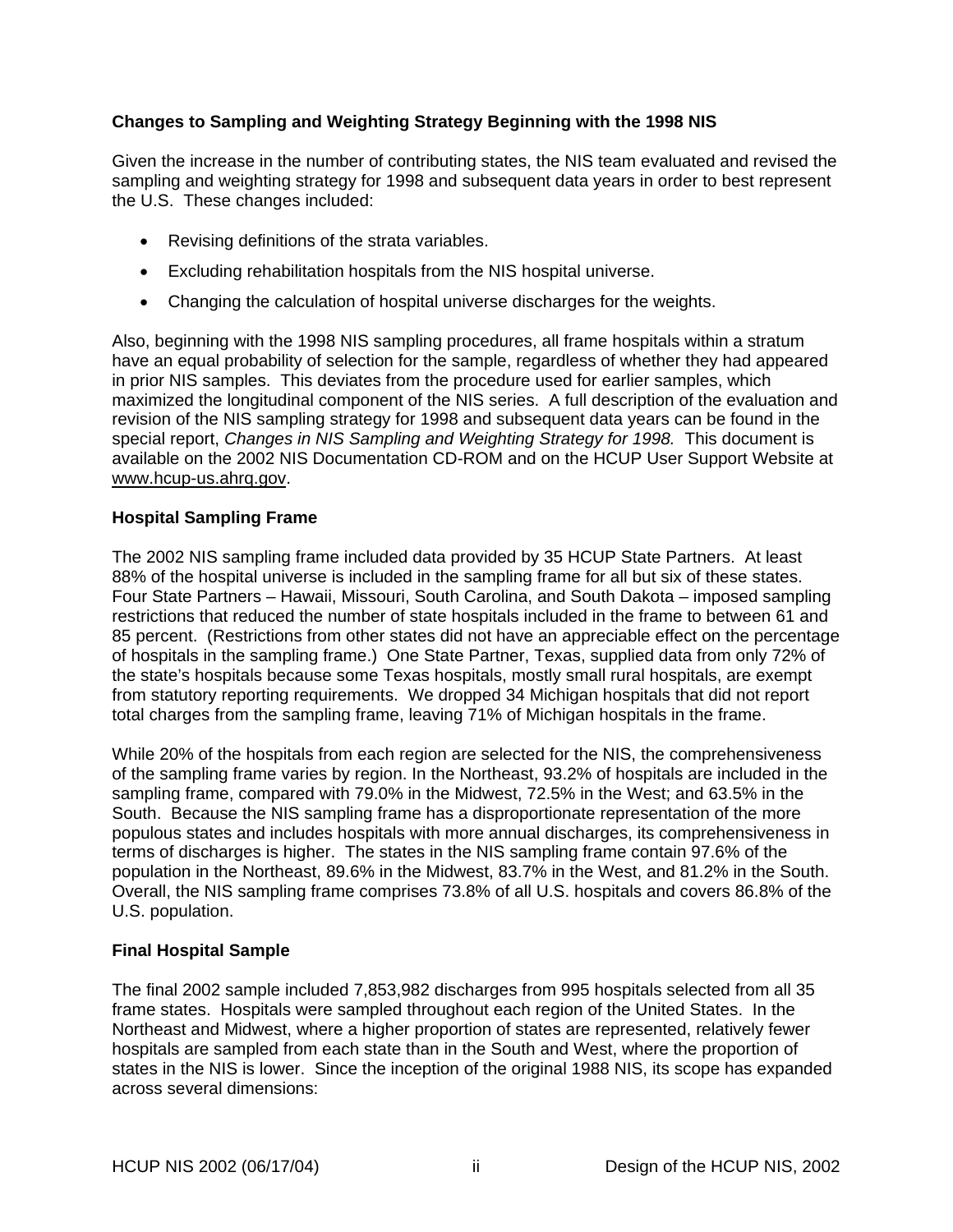- <span id="page-5-0"></span>• The number of states has increased from 8 to 35.
- The number of hospitals has increased from 758 to 995.
- The number of discharges has increased from 5.2 million to 7.9 million.

The additional states have enhanced the representation of the nationwide population. The 2002 NIS includes data from 35 states – two more states than the 2001 NIS and 27 more states than the original 1988 NIS. The two Midwestern states added to the 2002 NIS have substantially increased the percentage of the Midwestern population represented, from 71% in the 2001 NIS to 90% in the 2002 NIS. However, the percentage of Western population represented in the NIS decreased from 89% to 84 percent. This was because Arizona was unable to provide data to HCUP in time to be included in 2002 NIS. The lack of Arizona data was partially offset by the addition of Nevada to the 2002 NIS.

Ideally, relationships among outcomes and their correlates estimated from the NIS should accurately represent all U.S. hospitals. However, when creating nationwide estimates, it is advisable to check these estimates against other data sources, if available. For example, the National Hospital Discharge Survey ([http://www.cdc.gov/nchs/products/pubs/pubd/series/sr13/ser13.htm\)](http://www.cdc.gov/nchs/products/pubs/pubd/series/sr13/ser13.htm) can provide benchmarks against which to verify national estimates for hospitalizations with more than 5000 cases.

The *NIS Comparison Report* assesses the accuracy of NIS estimates. The most recent report is provided on the NIS Documentation CD-ROM and typically compares the previous year's NIS with other data sources. The updated report for the current NIS will be posted on the HCUP User Support Website [\(www.hcup-us.ahrq.gov](http://www.hcup-us.ahrq.gov/)) as soon as it is completed.

# **Subsamples**

Two nonoverlapping 10% subsamples of discharges were drawn from the NIS file for several reasons pertaining to data analysis. One reason for creating the subsamples was to reduce processing costs for selected studies that will not require the entire NIS. Another reason is that the two subsamples may be used to validate models and obtain unbiased estimates of standard errors. The subsamples were selected by drawing every tenth discharge, starting with two different, randomly-selected starting points. Having a different starting point for each of the two subsamples guaranteed that the resulting subsamples would not overlap.

# **Sample Weights**

It is necessary to incorporate sample weights to obtain nationwide estimates. Therefore, sample weights were developed separately for hospital- and discharge-level analyses. Within a stratum, each NIS sample hospital's universe weight is equal to the number of universe hospitals it represents during the year. Since 20% of the AHA universe hospitals in each stratum are sampled when possible, the hospital weights (HOSPWT) are usually around five. The calculations for discharge-level sampling weights (DISCWT) are similar to the calculations of hospital-level sampling weights. In the 10% subsamples, each discharge has a 10% chance of being drawn. Therefore, the discharge weights (DISCWT10) are multiplied by 10 for each of the subsamples. Because the 10% subsamples are based on a sampling of discharges, each hospital is represented in the subsamples. Thus no adjustment is required for the hospital weight when using the subsamples.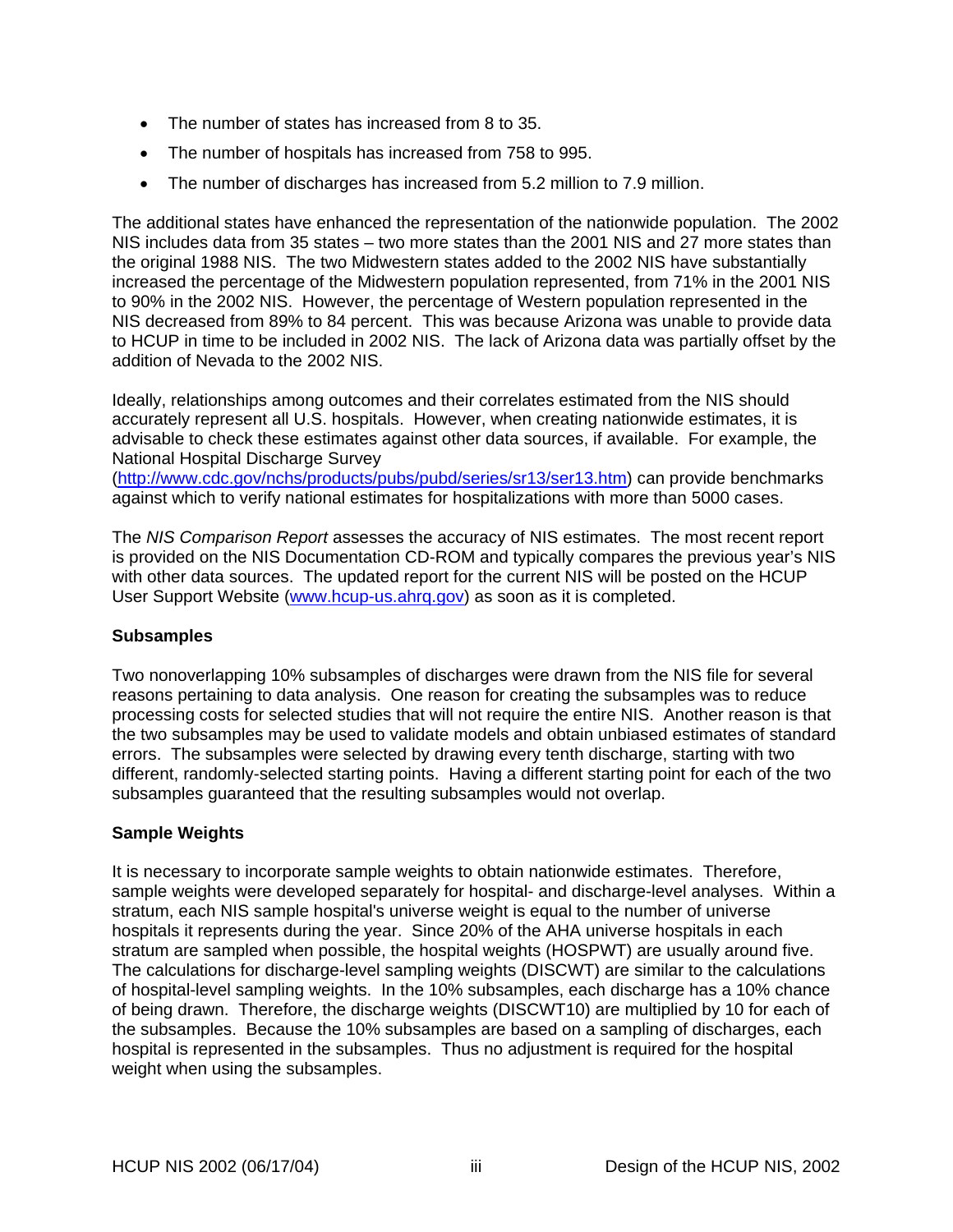# <span id="page-6-0"></span>**Weight Data Elements**

To produce nationwide estimates, the discharge weights should be used to extrapolate sampled discharges in the Core file to the discharges from all U.S. community, non-rehabilitation hospitals. For the 2000 NIS, DISCWT should be used to create nationwide estimates for all analyses except those that involve total charges, and DISCWTCHARGE should be used to create nationwide estimates of total charges. For all other years of the NIS, including the 2002 NIS, DISCWTCHARGE is not required, and DISCWT (DISCWT\_U prior to the 1998 NIS) should be used to create all estimates. For a 10% subsample file, use the corresponding subsample discharge weight, DISCWT10 (D10CWT\_U prior to the 1998 NIS) or DISCWTCHARGE10.

# **Data Analysis**

### Missing Values

Missing data values compromise the quality of estimates. If the outcome for discharges with missing values is different from the outcome for discharges with valid values, then sample estimates for that outcome will be biased and will not accurately represent the discharge population. Also, when estimating totals for non-negative variables with missing values, sums would tend to be underestimated because the cases with missing values would be omitted from the calculations. There are several techniques available to help overcome this bias. One strategy is to impute acceptable values to replace missing values. Another strategy is to use sample weight adjustments to compensate for missing values. Such data preparation and adjustment is outside the scope of this report. However, if necessary, it should be done before analyzing data with statistical procedures.

# Variance Calculations

It may be important for researchers to calculate a measure of precision for some estimates based on the NIS sample data. Variance estimates must take into account both the sampling design and the form of the statistic. Standard formulas for a stratified, single-stage cluster sample without replacement may be used to calculate statistics and their variances in most applications.

The NIS database includes a Hospital Weights file with variables required by statistical software to calculate finite population statistics. In addition to the sample weights described earlier, hospital identifiers (Primary Sampling Units or PSUs), stratification variables, and stratumspecific totals for the numbers of discharges and hospitals are included so that finite-population corrections (FPCs) can be applied to variance estimates. Examples of the use of SAS, SUDAAN, and STATA to calculate variances in the NIS are presented in the special report: *Calculating Nationwide Inpatient Sample Variances*. This report is available on the 2002 NIS Documentation CD-ROM and on the HCUP User Support Website at [www.hcup-us.ahrq.gov](http://www.hcup-us.ahrq.gov/).

# Longitudinal Analyses

All frame hospitals within a stratum have an equal probability of being selected for the sample, regardless of whether they have appeared in prior NIS samples. This deviates from the procedure used for earlier samples, prior to data year 1998, which maximized the longitudinal component of the NIS series. Hospitals that continue in the NIS for multiple consecutive years are a subset of the NIS hospitals for any one of those years. Consequently, longitudinal analyses of hospital-level outcomes may be biased if they are based on any subset of NIS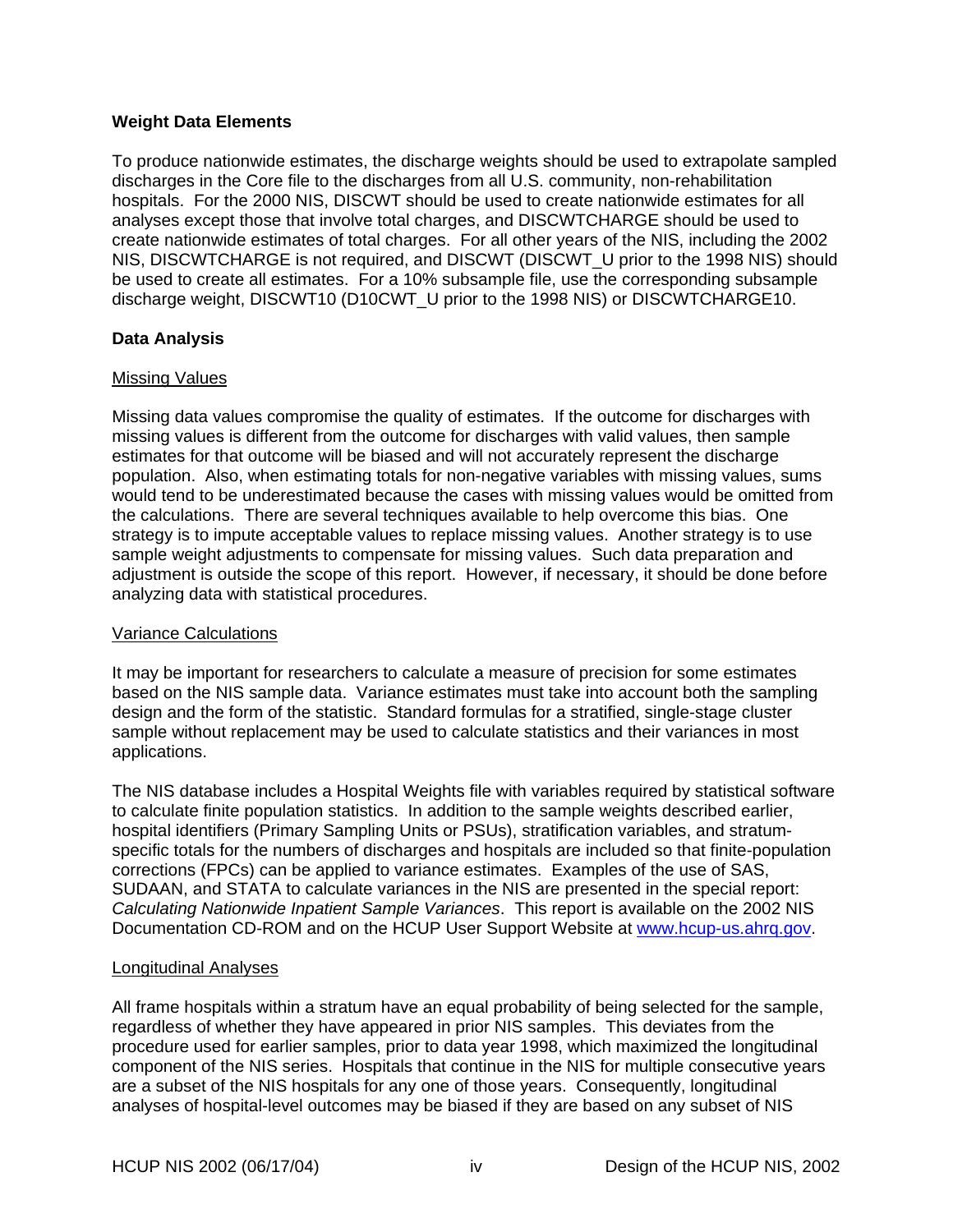hospitals limited to continuous NIS membership. The analyses may be more efficient (e.g., produce more precise estimates) if they account for the potential correlation between repeated measures on the same hospital over time.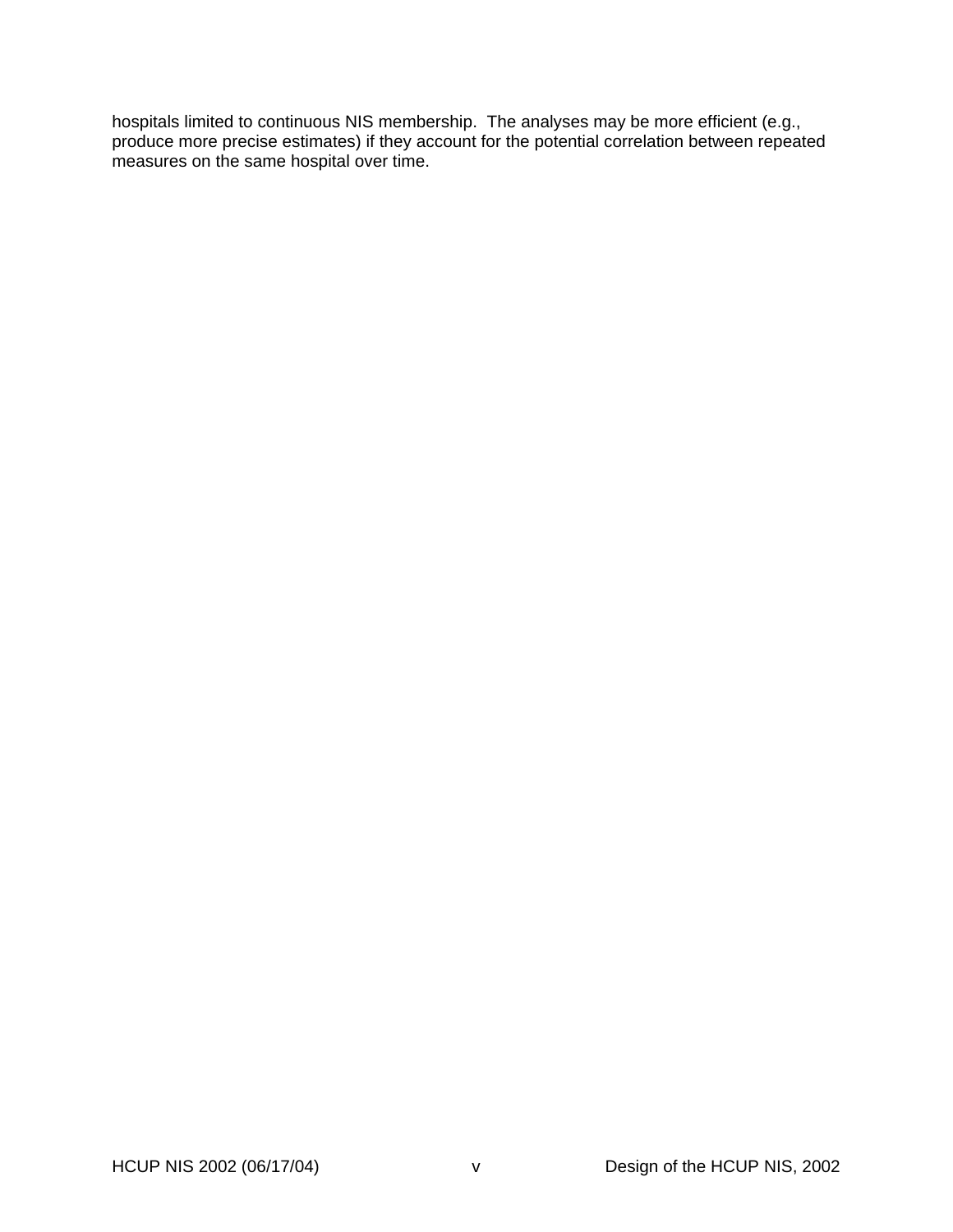# <span id="page-8-0"></span>**INTRODUCTION**

The Nationwide Inpatient Sample (NIS) is one of a family of databases and software tools developed as part of the Healthcare Cost and Utilization Project (HCUP), a Federal-State-Industry partnership sponsored by the Agency for Healthcare Research and Quality (AHRQ). The NIS is the largest nationwide all-payer hospital inpatient care database in the U.S. Each year the NIS contains data from approximately seven to eight million hospital stays – all discharge data from nearly 1000 hospitals selected from HCUP State Inpatient Databases (SID) data. This figure approximates a 20% stratified sample of U.S. non-rehabilitation, community hospitals. The target universe includes all acute care discharges from non-rehabilitation, community hospitals in the United States. The NIS comprises all discharges from a sample of hospitals in this target universe.

The HCUP NIS team developed the NIS to facilitate analyses of hospital utilization, charges, and quality of care across the United States. Potential research issues focus on both discharge- and hospital-level outcomes. Discharge outcomes of interest include trends in inpatient treatments with respect to:

- Frequency
- Charges
- Lengths of stay
- Effectiveness
- Quality of care
- Appropriateness
- Access to hospital care.

Hospital outcomes of interest include:

- Mortality rates
- Complication rates
- Patterns of care
- Diffusion of technology
- Trends toward specialization.

These and other outcomes are of interest for the nation as a whole and for policy-relevant inpatient subgroups defined by geographic regions, patient demographics, hospital characteristics, physician characteristics, and pay sources.

This report describes the NIS sample and weights, summarizes the contents of the 2002 NIS, and discusses data analysis issues. The 2002 NIS includes data for calendar year 2002, while previous NIS releases covered 1988 through 2001. This document highlights cumulative information for all previous years to provide a longitudinal view of the database.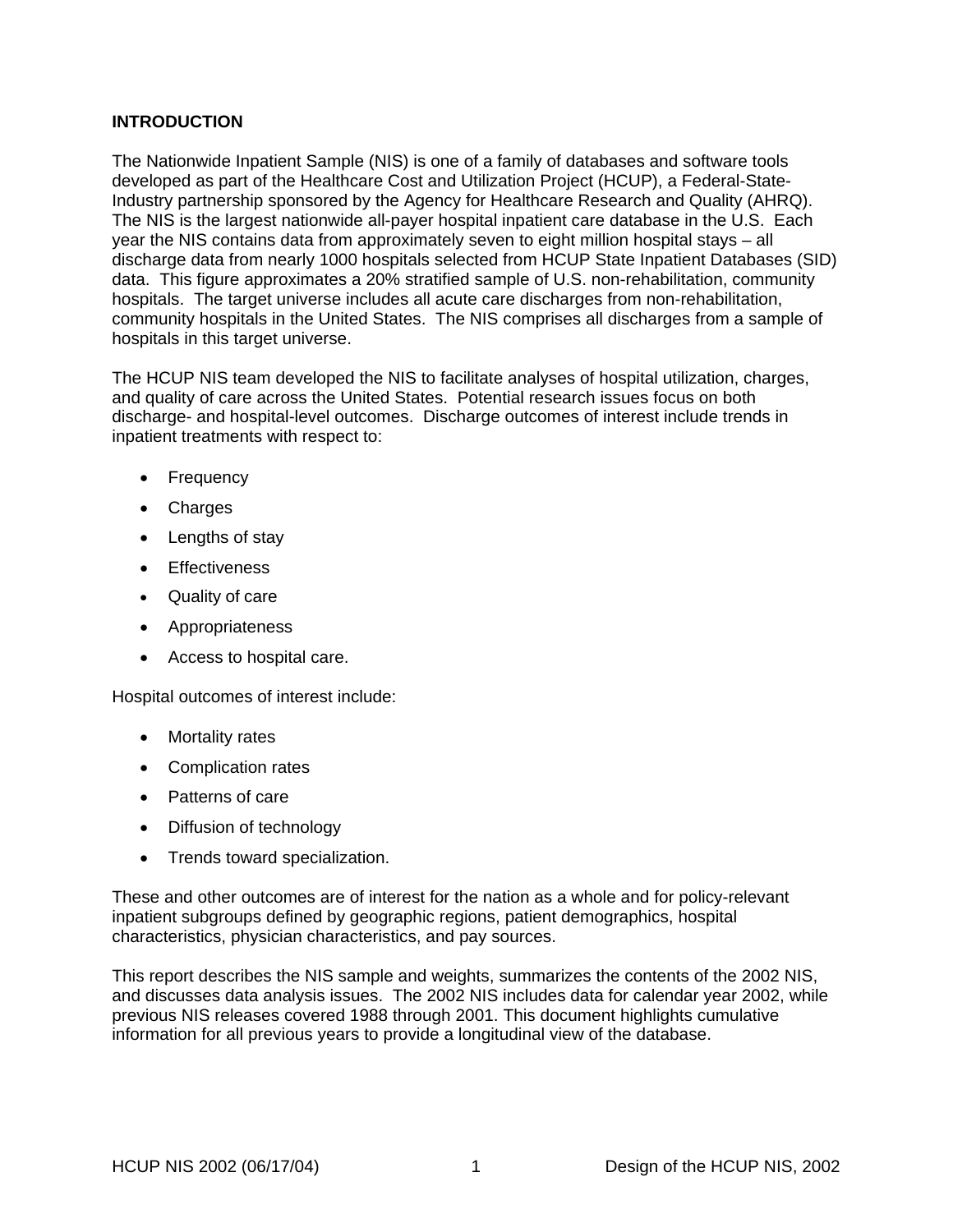<span id="page-9-0"></span>[Table 1](#page-9-1) displays the number of states, hospitals, and discharges in each year and reveals the increase in the number of participating states over time. The three new states in the 2002 NIS have enhanced the nationwide representation of the sample, making this the most comprehensive NIS to date. Note that one state that appeared in previous years of the NIS, Arizona, was unable to provide data to HCUP in time to be included in the 2002 NIS.

| Calendar<br>Year | <b>States in the Frame</b>                                                                                                          | Number of<br><b>States</b> | <b>Sample</b><br><b>Hospitals</b> | <b>Sample</b><br><b>Discharges</b><br>(Millions) |
|------------------|-------------------------------------------------------------------------------------------------------------------------------------|----------------------------|-----------------------------------|--------------------------------------------------|
| 1988-1992        | Arizona, California, Colorado, Florida,<br>Iowa, Illinois, Massachusetts, New<br>Jersey, Pennsylvania, Washington, and<br>Wisconsin | $8 - 11$                   | 758-875                           | $5.2 - 6.2$                                      |
| 1993             | Add Connecticut, Kansas, Maryland,<br>New York, Oregon, and South Carolina                                                          | 17                         | 913                               | 6.5                                              |
| 1994             | No new additions                                                                                                                    | 17                         | 904                               | 6.4                                              |
| 1995             | Add Missouri and Tennessee                                                                                                          | 19                         | 938                               | 6.7                                              |
| 1996             | No new additions                                                                                                                    | 19                         | 906                               | 6.5                                              |
| 1997             | Add Georgia, Hawaii, and Utah                                                                                                       | 22                         | 1012                              | 7.1                                              |
| 1998             | No new additions                                                                                                                    | 22                         | 984                               | 6.8                                              |
| 1999             | Add Maine and Virginia                                                                                                              | 24                         | 984                               | 7.2                                              |
| 2000             | Add Kentucky, North Carolina, Texas,<br>and West Virginia                                                                           | 28                         | 994                               | 7.5                                              |
| 2001             | Add Michigan, Minnesota, Nebraska,<br>Rhode Island, and Vermont                                                                     | 33                         | 986                               | 7.5                                              |
| 2002             | Add Nevada, Ohio, and South Dakota;<br>Drop Arizona                                                                                 | 35                         | 995                               | 7.9                                              |

<span id="page-9-1"></span>**Table 1: Number of NIS States, Hospitals, and Discharges, by Year**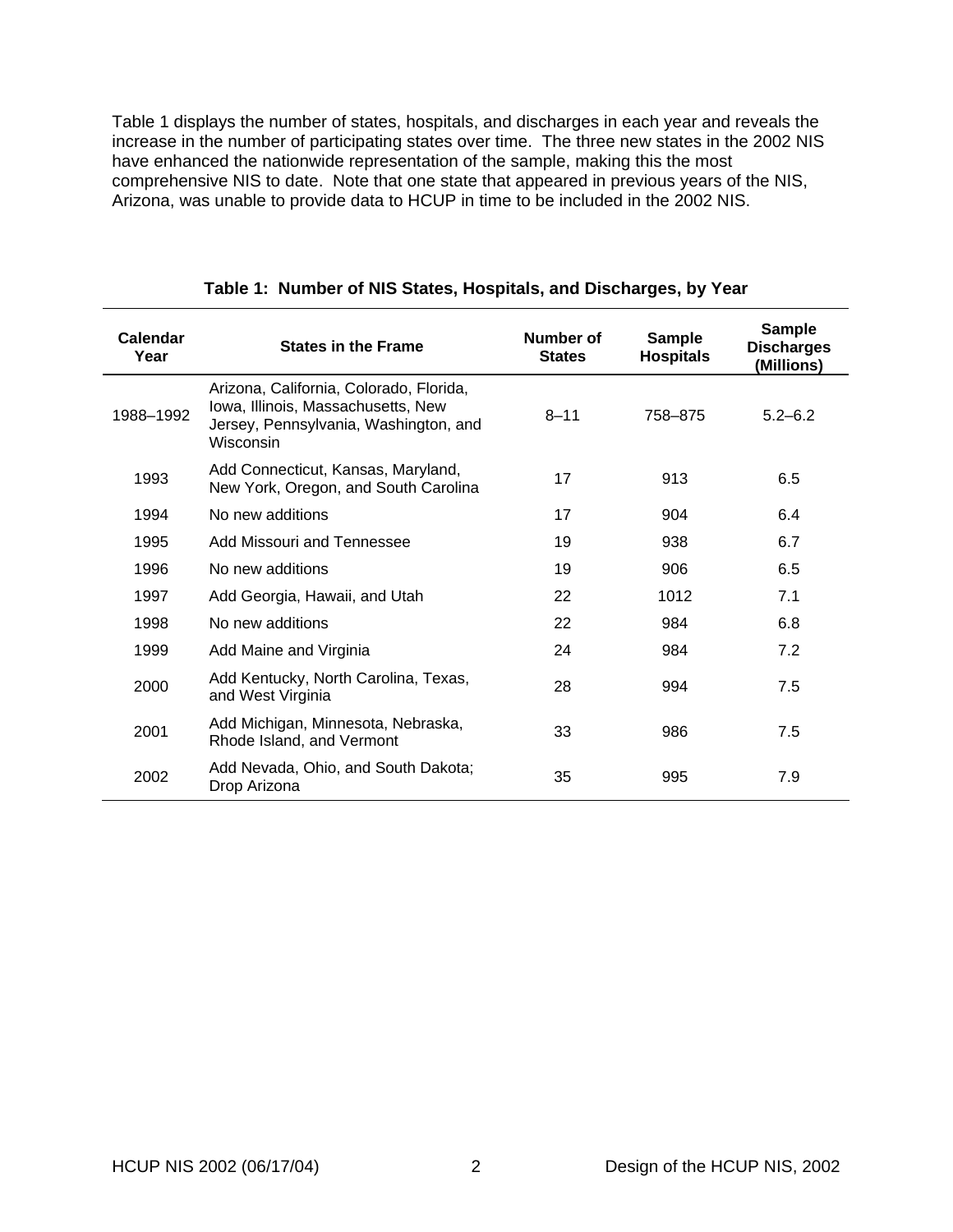### <span id="page-10-0"></span>**THE NIS HOSPITAL UNIVERSE**

The hospital universe is defined as all hospitals located in the U.S. open during any part of the calendar year and designated as community hospitals in the American Hospital Association (AHA) Annual Survey. The AHA defines community hospitals as follows: "All nonfederal shortterm general and other specialty hospitals, excluding hospital units of institutions." Consequently, Veterans Hospitals and other federal facilities (Department of Defense and Indian Health Service) are excluded. Beginning with the 1998 NIS, community rehabilitation hospitals were excluded from the universe because the type of care provided and the characteristics of the discharges from these facilities were markedly different from other shortterm hospitals. [Figure 1](#page-10-1) displays the number of universe hospitals for each year based on the AHA Annual Survey. Between the years 1988-2001, a steady decline in the number of hospitals is evident. However, in 2002, for the first time, the number of universe hospitals increased to 4,840, from 4,812 the prior year – a net gain of 28 hospitals.



### <span id="page-10-1"></span>**Figure 1: Hospital Universe, by Yea[r1](#page-34-1)**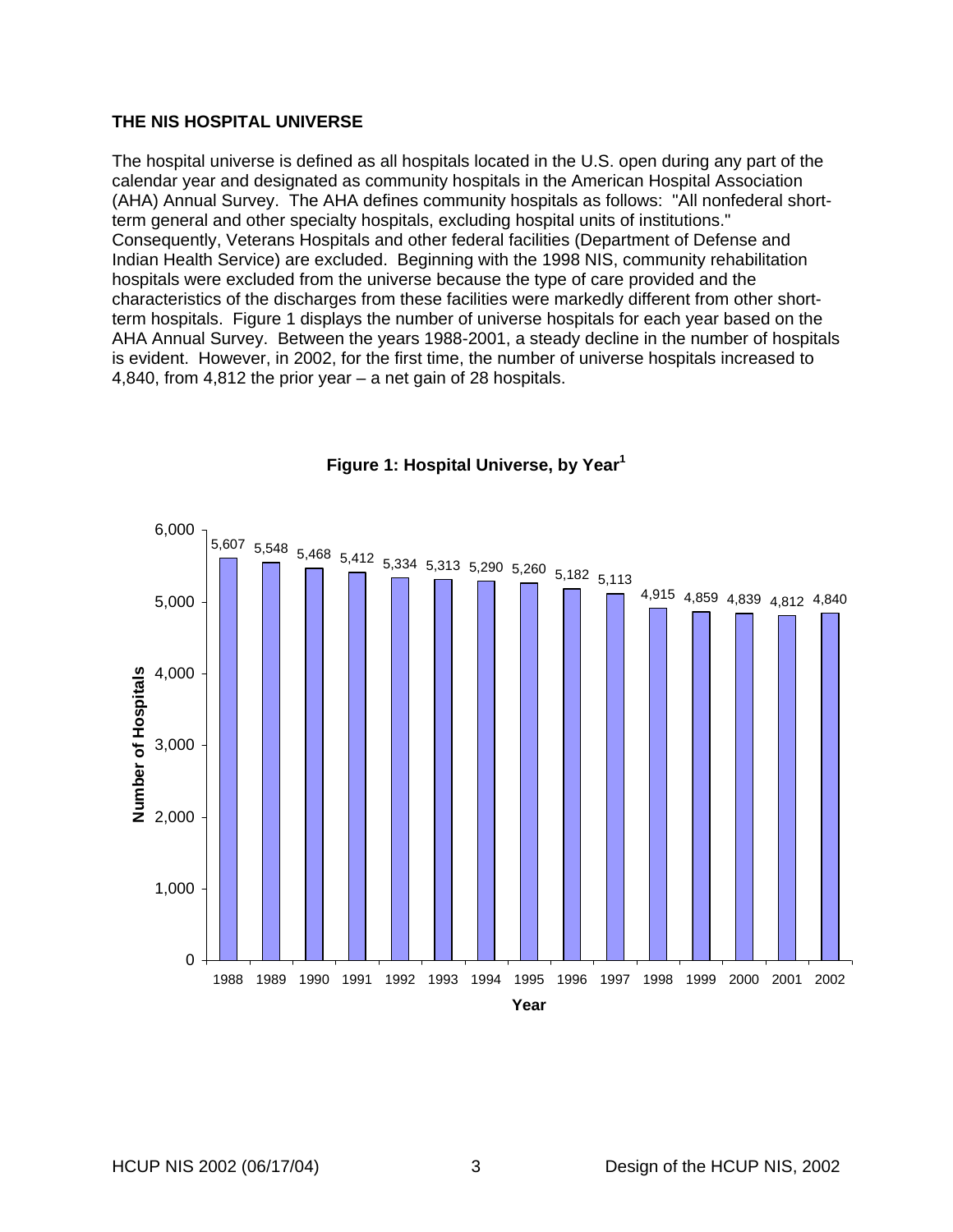### <span id="page-11-0"></span>**Hospital Merges, Splits, and Closures**

All U.S. hospital entities designated as community hospitals in the AHA hospital file, except rehabilitation hospitals, were included in the hospital universe. Therefore, when two or more community hospitals merged to create a new community hospital, the original hospitals and the newly formed hospital were all considered separate hospital entities in the universe during the year they merged. Likewise, if a community hospital split, the original hospital and all newly created community hospitals were separate entities in the universe during the year this occurred. Finally, community hospitals that closed during a given year were included in the hospital universe, as long as they were in operation during some part of the calendar year.

### **Stratification Variables**

Given the increase in the number of contributing states, the NIS team evaluated and revised the sampling and weighting strategy for 1998 and subsequent data years, in order to best represent the U.S. This included changes to the definitions of the strata variables, the exclusion of rehabilitation hospitals from the NIS hospital universe, and a change to the calculation of hospital universe discharges for the weights. A full description of this process can be found in the special report on *Changes in NIS Sampling and Weighting Strategy for 1998.* This report is available on the 2002 NIS Documentation CD-ROM and on the HCUP User Support Website at [www.hcup-us.ahrq.gov.](http://www.hcup-us.ahrq.gov/) A description of the sampling procedures and definitions of strata variables used from 1988 through 1997 can be found in the special report: *Design of the HCUP Nationwide Inpatient Sample, 1997.* This report is available on the 1997 NIS Documentation CD-ROM and on the HCUP User Support Website.

The NIS sampling strata were defined based on five hospital characteristics contained in the AHA hospital files. Beginning with the 1998 NIS, the stratification variables were defined as follows:

1. *Geographic Region – Northeast, Midwest, West, and South*. This is an important stratification variable because practice patterns have been shown to vary substantially by region. For example, lengths of stay tend to be longer in East Coast hospitals than in West Coast hospitals. [Figure 2](#page-12-1) highlights the NIS states in gray, and [Table 2](#page-12-2) lists the states that comprise each region.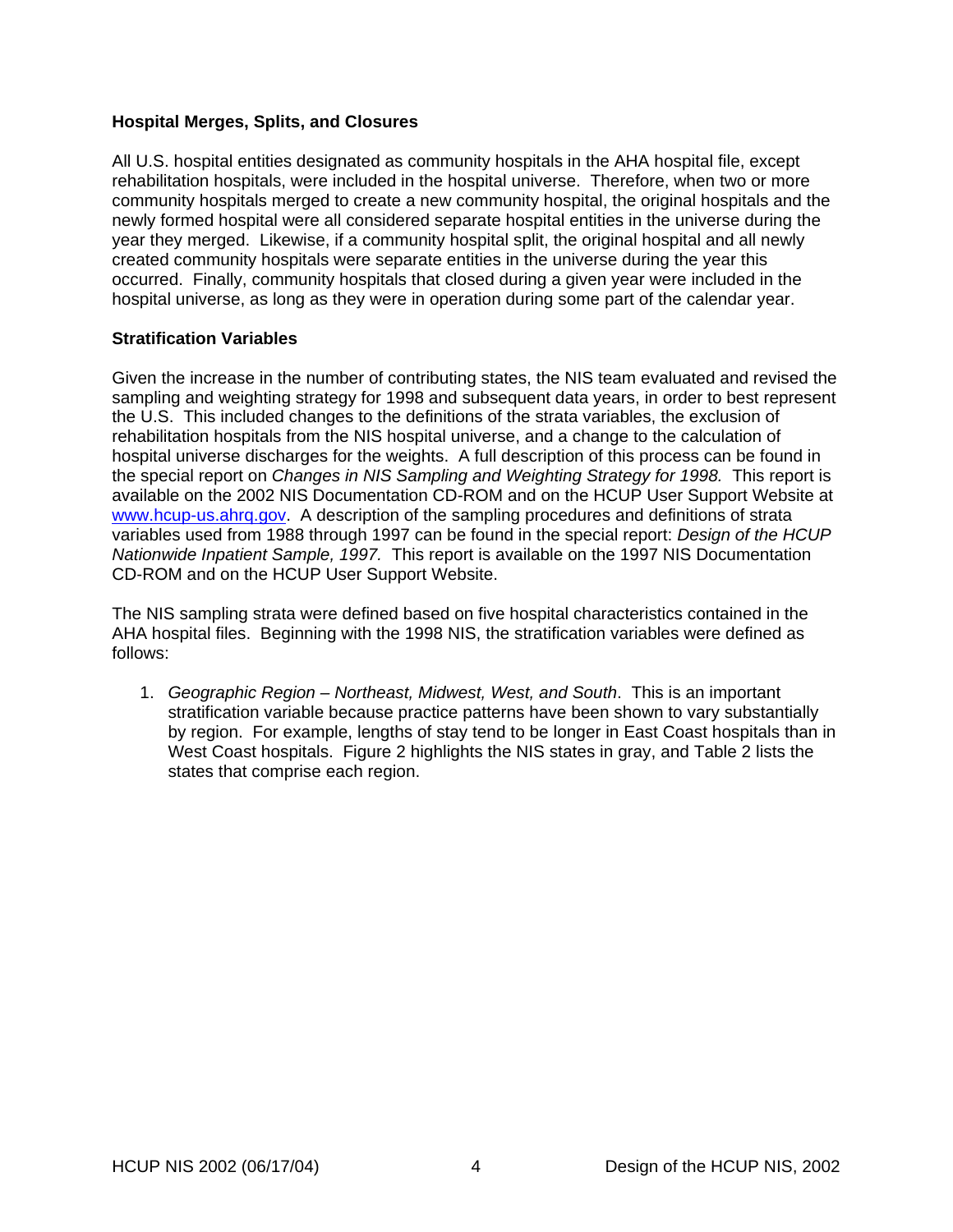<span id="page-12-0"></span>

# <span id="page-12-1"></span>**Figure 2: NIS States, by Region**

<span id="page-12-2"></span>

|  |  | Table 2: All States, by Region |
|--|--|--------------------------------|
|--|--|--------------------------------|

| Region       | <b>States</b>                                                                                                                                                                                              |
|--------------|------------------------------------------------------------------------------------------------------------------------------------------------------------------------------------------------------------|
| 1: Northeast | Connecticut, Maine, Massachusetts, New Hampshire, New Jersey, New<br>York, Pennsylvania, Rhode Island, Vermont                                                                                             |
| 2: Midwest   | Illinois, Indiana, Iowa, Kansas, Michigan, Minnesota, Missouri, Nebraska,<br>North Dakota, Ohio, South Dakota, Wisconsin                                                                                   |
| 3: South     | Alabama, Arkansas, Delaware, District of Columbia, Florida, Georgia,<br>Kentucky, Louisiana, Maryland, Mississippi, North Carolina, Oklahoma,<br>South Carolina, Tennessee, Texas, Virginia, West Virginia |
| 4: West      | Alaska, Arizona, California, Colorado, Hawaii, Idaho, Montana, Nevada, New<br>Mexico, Oregon, Utah, Washington, Wyoming                                                                                    |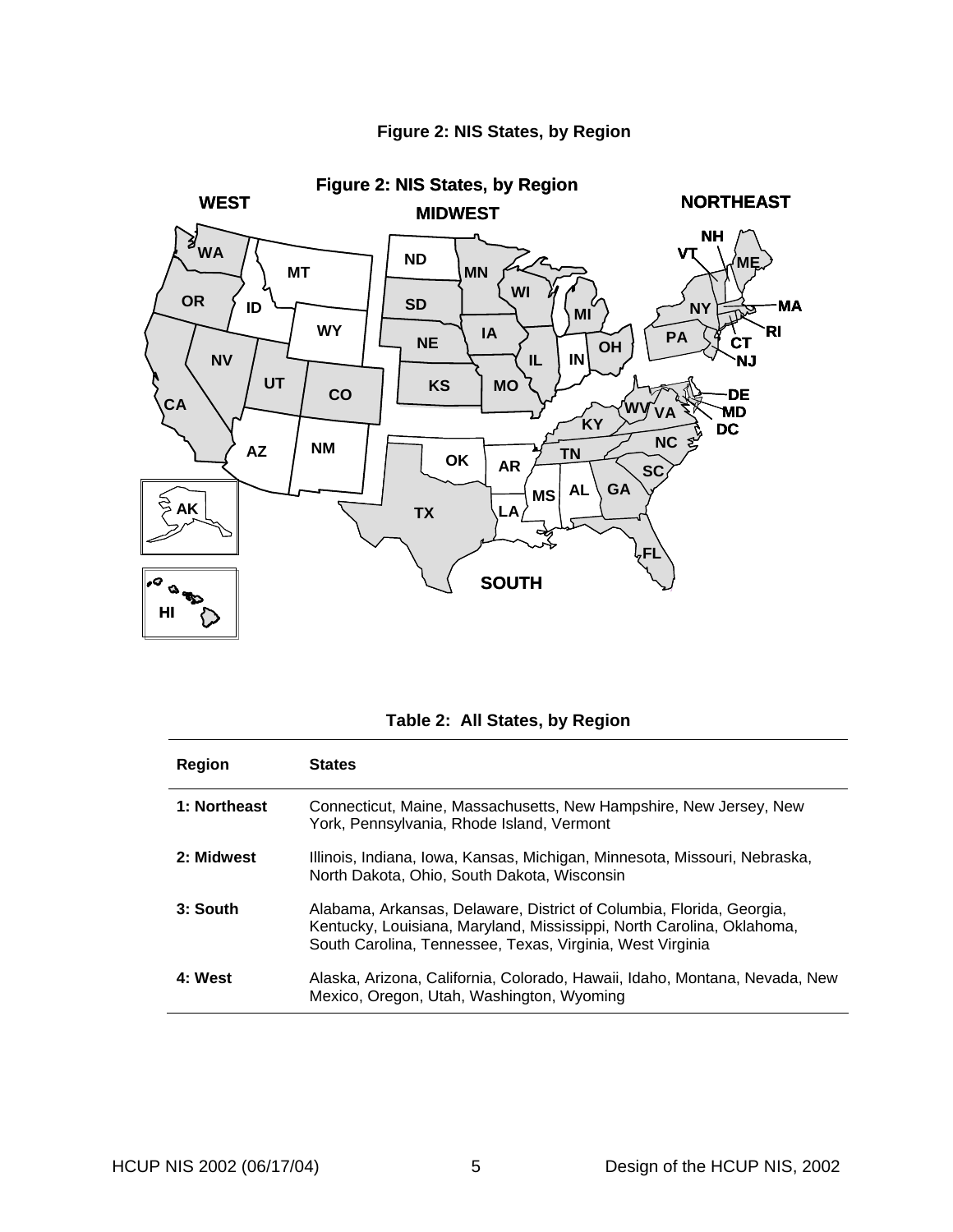- 2. *Control government nonfederal (public), private not-for-profit (voluntary), and private investor-owned (proprietary)*. Depending on their control, hospitals tend to have different missions and different responses to government regulations and policies. When there were enough hospitals of each type to allow it, hospitals were stratified as public, voluntary, and proprietary. This stratification was used for Southern rural, Southern urban nonteaching, and Western urban nonteaching hospitals. For smaller strata – the Midwestern rural and Western rural hospitals – a collapsed stratification of public versus private was used, with the voluntary and proprietary hospitals combined to form a single "private" category. For all other combinations of region, location, and teaching status, no stratification based on control was advisable given the number of hospitals in these cells.
- 3. *Location urban or rural.* Government payment policies often differ according to this designation. Also, rural hospitals are generally smaller and offer fewer services than urban hospitals.
- 4. *Teaching Status teaching or nonteaching*. The missions of teaching hospitals differ from nonteaching hospitals. In addition, financial considerations differ between these two hospital groups. Currently, the Medicare Diagnosis Related Group (DRG) payments are uniformly higher to teaching hospitals than to nonteaching hospitals. A hospital is considered to be a teaching hospital if it has an AMA-approved residency program, is a member of the Council of Teaching Hospitals (COTH), or has a ratio of full-time equivalent interns and residents to beds of .25 or higher.
- 5. *Bed Size small, medium, and large.* Bed size categories are based on hospital beds and are specific to the hospital's region, location, and teaching status, as shown in [Table](#page-14-1)  [3.](#page-14-1)

The bed size cutoff points were chosen so that approximately one-third of the hospitals in a given region, location, and teaching status combination would fall within each bed size category (small, medium or large). Different cutoff points for rural, urban nonteaching, and urban teaching hospitals were used because hospitals in those categories tend to be small, medium, and large, respectively. For example, a medium-sized teaching hospital would be considered a rather large rural hospital. Further, the size distribution is different among regions for each of the urban/teaching categories. For example, teaching hospitals tend to be smaller in the West than they are in the South. Using differing cutoff points in this manner avoids strata containing small numbers of hospitals.

Rural hospitals were not split according to teaching status, because rural teaching hospitals were rare. For example, in 2002, rural teaching hospitals comprised less than 1% of the total hospital universe. The bed size categories were defined within location and teaching status because they would otherwise have been redundant. Rural hospitals tend to be small; urban non-teaching hospitals tend to be medium-sized; and urban teaching hospitals tend to be large. Yet it was important to recognize gradations of size within these types of hospitals. For example, in serving rural discharges, the role of "large" rural hospitals (particularly rural referral centers) often differs from the role of "small" rural hospitals.

To further ensure accurate geographic representation, implicit stratification variables included state and three-digit ZIP Code (the first three digits of the hospital's five-digit ZIP Code). Within each stratum, we sorted hospitals by three-digit ZIP Code prior to systematic random sampling.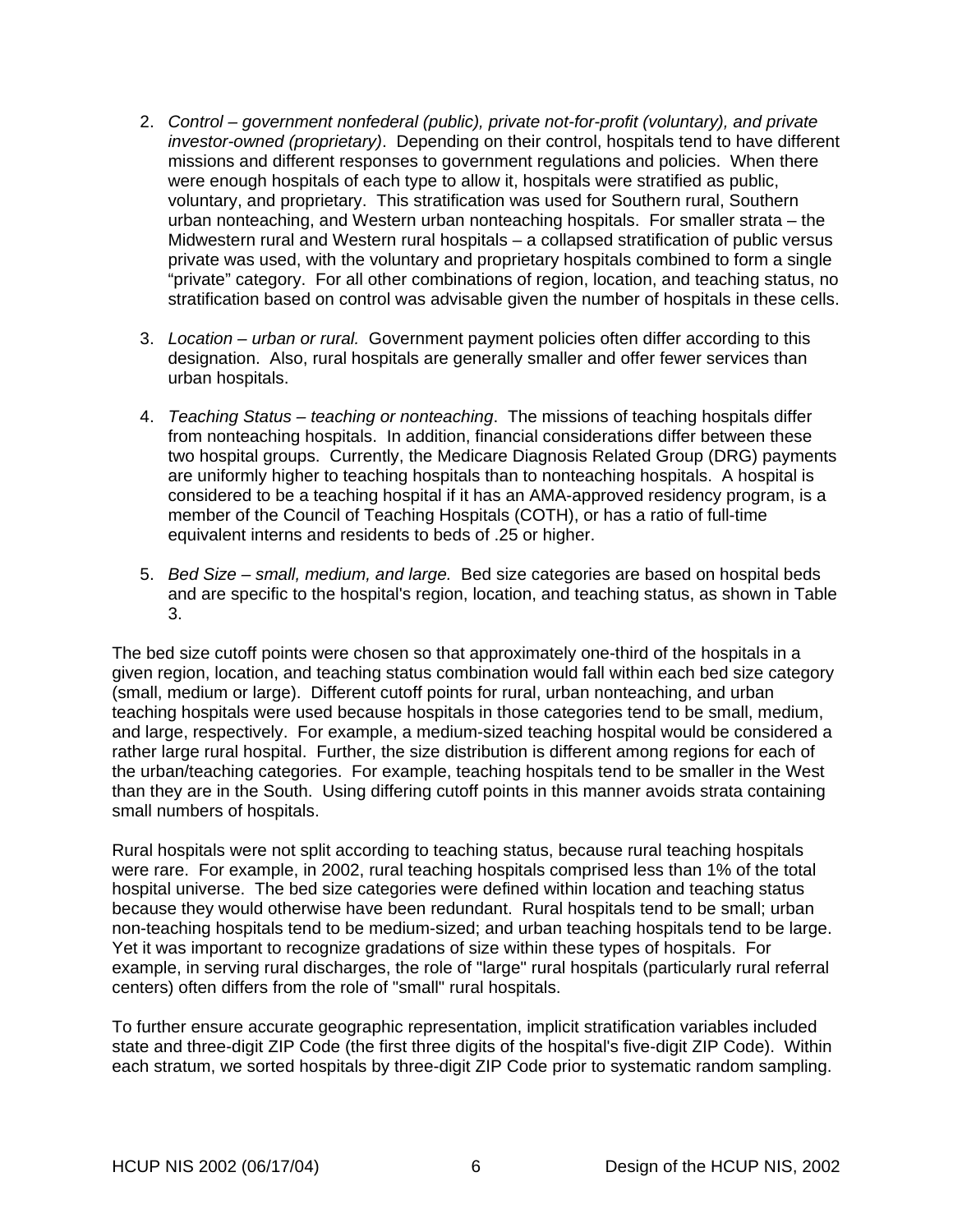<span id="page-14-0"></span>

| <b>Location and Teaching</b> | <b>Hospital Bed Size</b> |               |        |
|------------------------------|--------------------------|---------------|--------|
| <b>Status</b>                | <b>Small</b>             | <b>Medium</b> | Large  |
|                              | <b>NORTHEAST</b>         |               |        |
| <b>Rural</b>                 | $1 - 49$                 | 50-99         | $100+$ |
| Urban, nonteaching           | $1 - 124$                | 125-199       | $200+$ |
| Urban, teaching              | 1-249                    | 250-424       | $425+$ |
| <b>MIDWEST</b>               |                          |               |        |
| Rural                        | $1 - 29$                 | 30-49         | $50+$  |
| Urban, nonteaching           | $1 - 74$                 | 75-174        | $175+$ |
| Urban, teaching              | $1 - 249$                | 250-374       | $375+$ |
| <b>SOUTH</b>                 |                          |               |        |
| <b>Rural</b>                 | $1 - 39$                 | 40-74         | $75+$  |
| Urban, nonteaching           | $1 - 99$                 | 100-199       | $200+$ |
| Urban, teaching              | 1-249                    | 250-449       | $450+$ |
| <b>WEST</b>                  |                          |               |        |
| Rural                        | $1 - 24$                 | 25-44         | $45+$  |
| Urban, nonteaching           | $1 - 99$                 | 100-174       | $175+$ |
| Urban, teaching              | 1-199                    | 200-324       | $325+$ |

### <span id="page-14-1"></span>**Table 3. Bed Size Categories, by Region**

# **HOSPITAL SAMPLING FRAME**

The *universe* of hospitals was established as all community hospitals located in the U.S. with the exception, beginning in 1998, of rehabilitation hospitals. However, it was not feasible to obtain and process all-payer discharge data from a random sample of the entire universe of hospitals. That is because it would have been too costly to obtain data from individual hospitals, and it would have been too burdensome to process each hospital's unique data structure.

Therefore, the NIS *sampling frame* was constructed from the subset of universe hospitals that released their discharge data for research use. When the 2002 sample was drawn, the Agency for Healthcare Research and Quality (AHRQ) had agreements with 36 HCUP State Partner organizations that maintain statewide, all-payer discharge data files to include their data in the HCUP databases. (However, one Partner was unable to provide data in time for the 2002 NIS.) These HCUP State Partners were either state agencies or private data organizations (primarily state hospital associations). The number of State Partners contributing data to the NIS has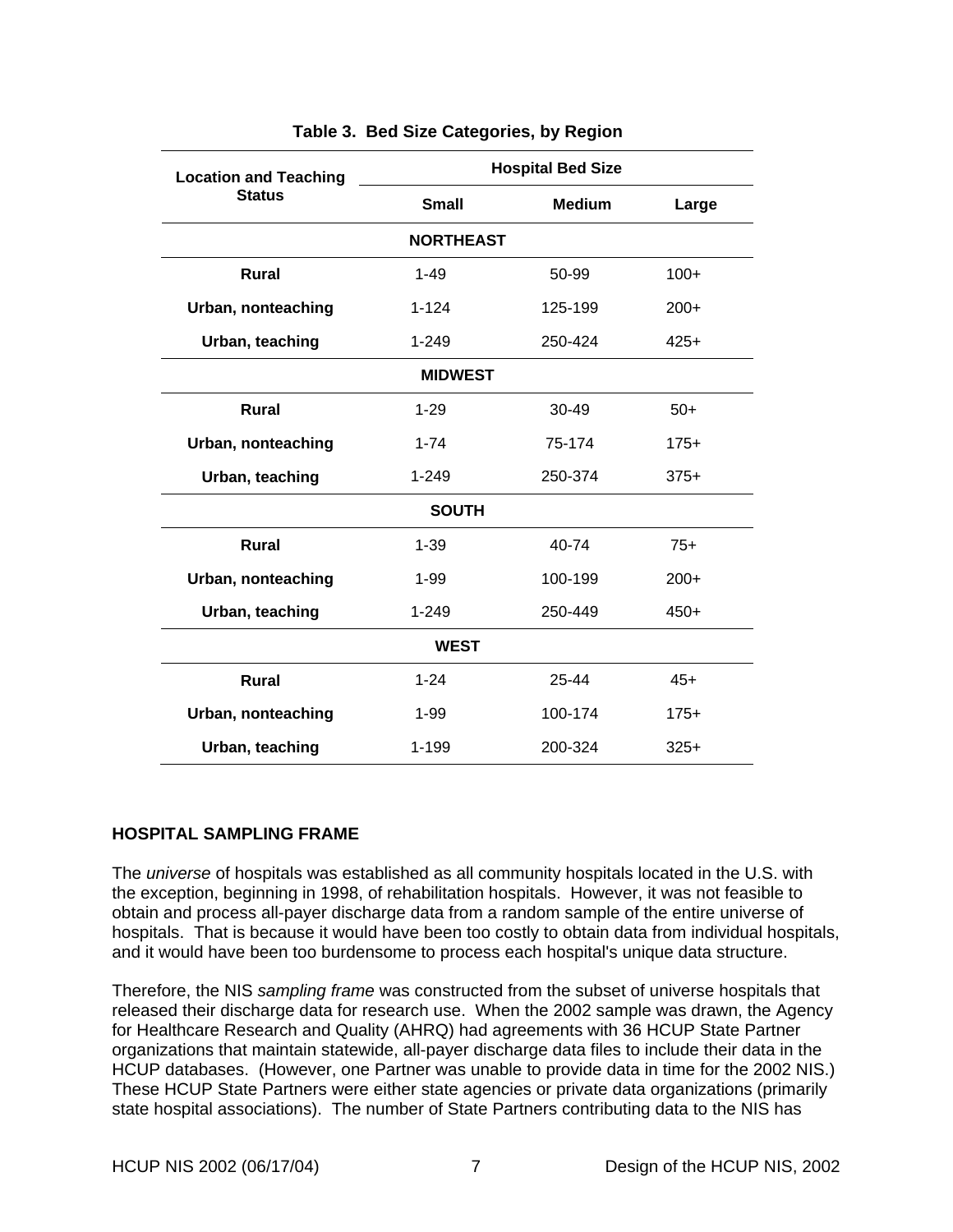<span id="page-15-0"></span>expanded over the years, as shown in [Table 1.](#page-9-1) As a result, the number of hospitals included in the NIS sampling frame has also increased over the years, as displayed in [Figure 3.](#page-15-1)

The list of the entire frame of hospitals was composed of all AHA community hospitals in each of the frame states *that could be matched to the discharge data provided to HCUP*. If an AHA community hospital could not be matched to the discharge data provided by the data source, it was eliminated from the sampling frame (but not from the target universe).



<span id="page-15-1"></span>**Figure 3: NIS Hospital Sampling Frame, by Year**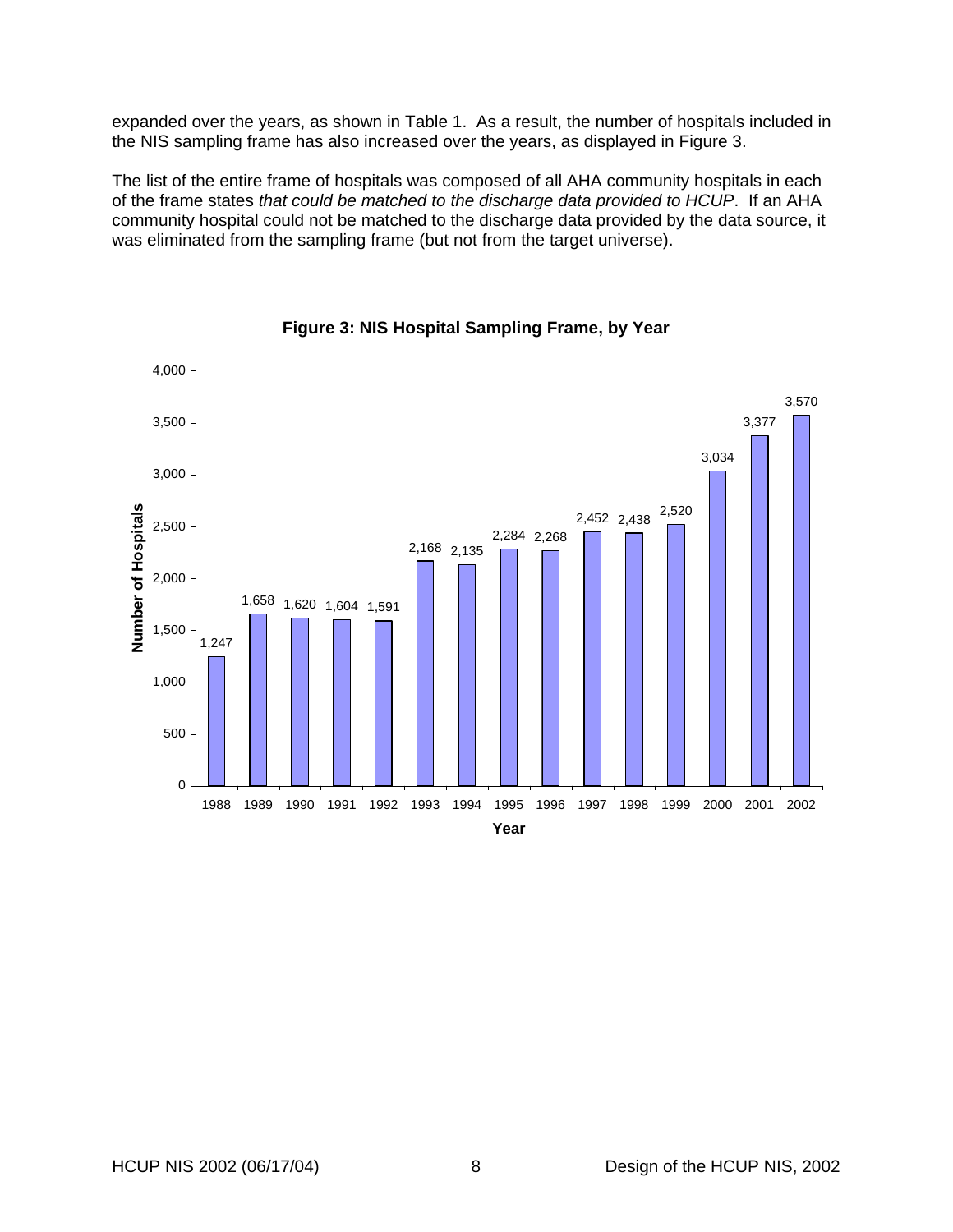[Figure 4](#page-17-1) illustrates the number of hospitals in the universe, frame, and sample and the percentage of universe hospitals in the frame for each state in the sampling frame for 2002. The difference between the universe and the frame usually represents the difference in the number of community, non-rehabilitation hospitals in the 2002 AHA Annual Survey of Hospitals and the hospitals for which data were supplied to HCUP. However, for Hawaii, Michigan, Missouri, Nebraska, South Carolina, South Dakota, and Tennessee, we had to drop a few HCUP hospitals from the frame, as described below.

The Hawaii frame contains nine fewer hospitals than the Hawaii universe. Four hospitals were excluded because of sampling restrictions stipulated by Hawaii, and five hospitals identified in AHA data were not included in the data supplied to HCUP.

The Michigan frame contains 41 fewer hospitals than the Michigan universe. Thirty-four out of 133 Michigan frame hospitals did not report total charges. These hospitals are fairly evenly distributed by hospital type. There are no sampling strata in the state containing only hospitals without charges. The total charge data reported for Michigan is similar to total charge data reported by other Midwestern states. Thus, there does not seem to be an obvious bias in the type of cases for which charges are reported.

The NIS team decided to drop from the frame the 34 hospitals that did not provide total charges. Our reasoning is that charges represent a critical outcome variable in the NIS. By dropping these hospitals, we avoid having to adjust the weights or create another weighting variable specifically for total charges. The stratification and weighting scheme will adjust for the hospitals that are being dropped. In addition, seven Michigan hospitals identified in AHA data were not included in the data supplied to HCUP.

The Missouri frame contains 46 fewer hospitals than the Missouri universe. Thirty-six hospitals were excluded because they signed releases stipulating confidential use, and 10 hospitals identified in AHA data were not included in the data supplied to HCUP.

The Nebraska frame contains nine fewer hospitals than the Nebraska universe. One hospital was excluded because of sampling restrictions stipulated by Nebraska. We dropped three additional hospitals from the sampling frame because they had incomplete data and were missing a high percentage of Medicare Discharges. Five hospitals identified in AHA data were not included in the data supplied to HCUP.

Similarly, the South Carolina frame contains nine fewer hospitals than the South Carolina universe. Seven hospitals were excluded because of sampling restrictions stipulated by South Carolina, and two hospitals identified in AHA data were not included in the data supplied to HCUP.

Likewise, the South Dakota frame contains 10 fewer hospitals than the South Dakota universe. Three hospitals were excluded because of sampling restrictions stipulated by South Dakota, while seven hospitals identified in AHA data were not included in the data supplied to HCUP.

Finally, the Tennessee frame contains seven fewer hospitals than the Tennessee universe. One hospital was excluded because of sampling restrictions stipulated by Tennessee, and six hospitals identified in AHA data were not included in the data supplied to HCUP.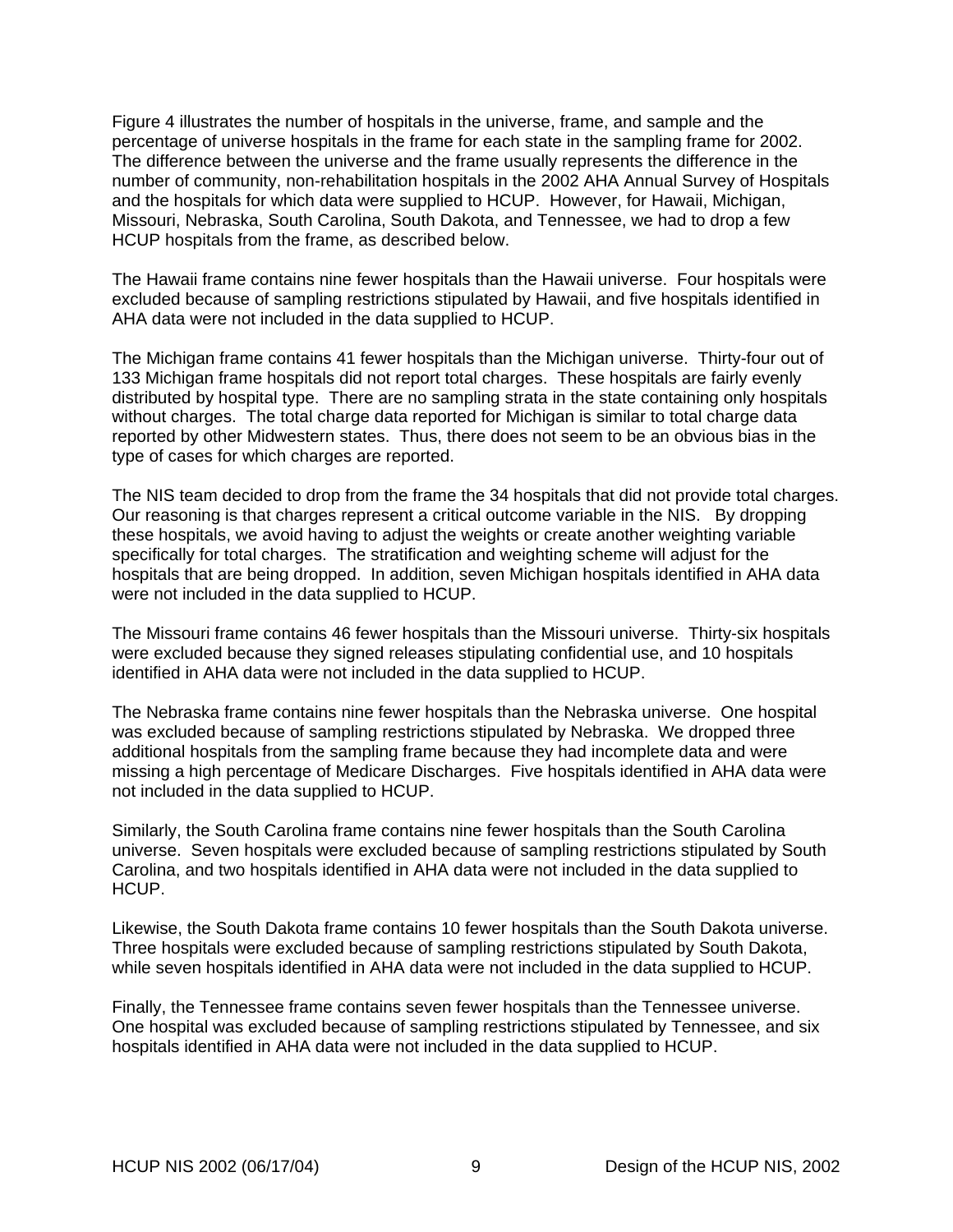

# <span id="page-17-1"></span><span id="page-17-0"></span>**Figure 4: Number of Hospitals in the 2002 Universe, Frame, and Sample for States in the Sampling Frame**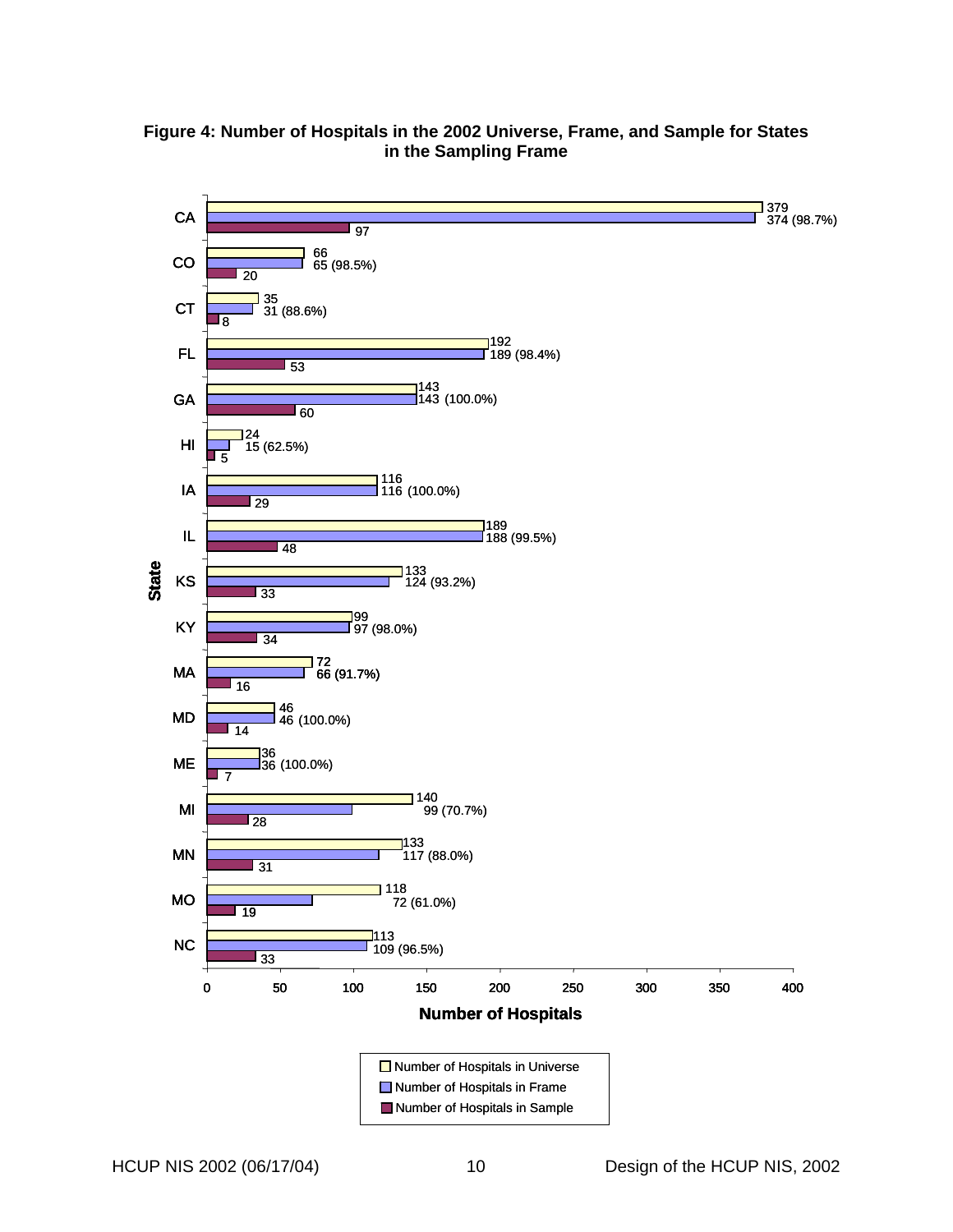

# **Figure 4: Continued (Nebraska-West Virginia)**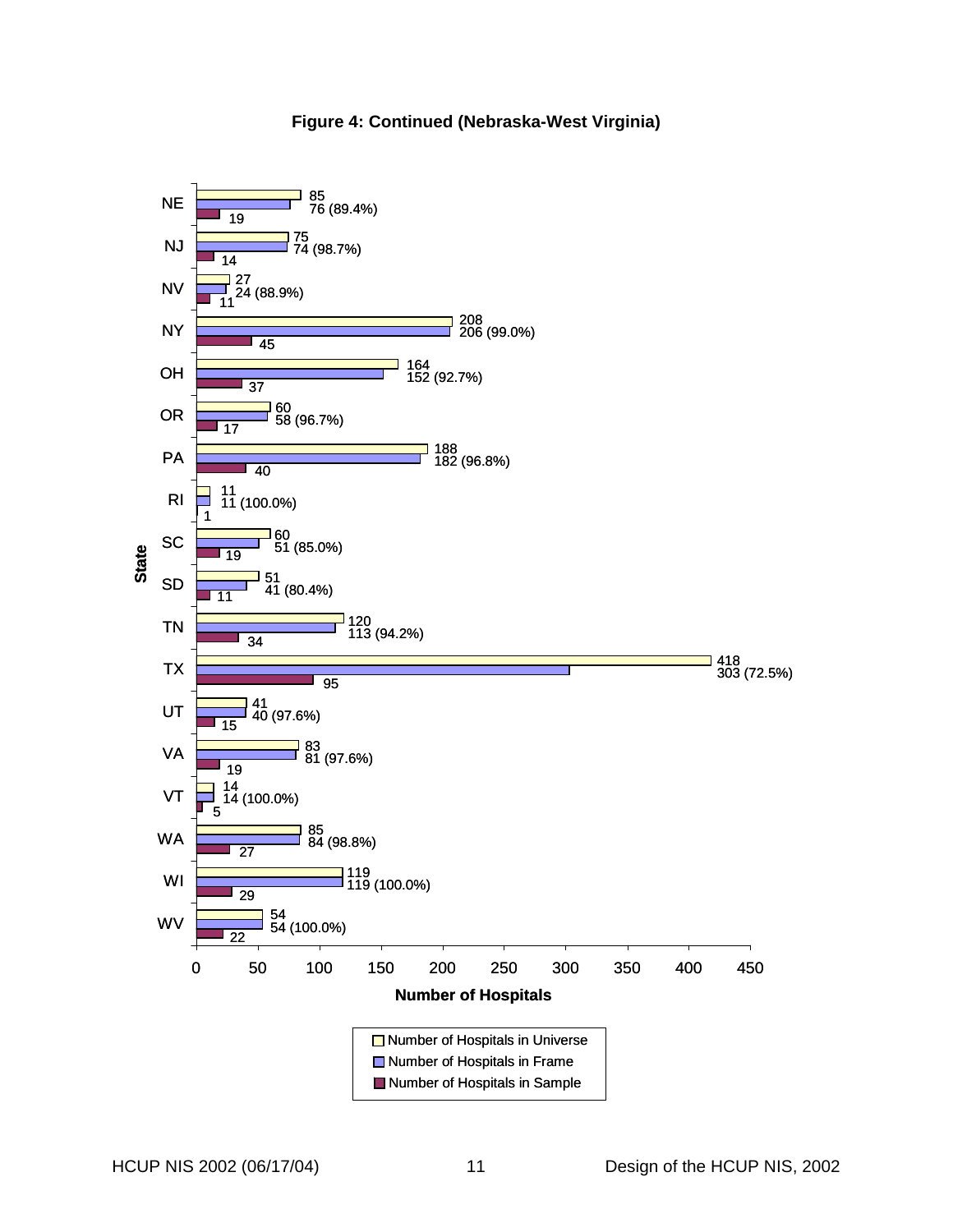<span id="page-19-0"></span>As evident in [Figure 4,](#page-17-1) only 303 out of 418 (72.5%) of Texas community, non-rehabilitation hospitals supplied data to HCUP for 2002. Certain Texas state-licensed hospitals are exempt from statutory reporting requirements. Exempt hospitals include:

- Hospitals that do not seek insurance payment or government reimbursement.
- Rural providers.

The Texas statute that exempts rural providers from the requirement to submit data defines a hospital as a rural provider if it:

- (I) Is located in a county that:
	- (A) Has a population estimated by the United States Bureau of the Census to be not more than 35,000 as of July 1 of the most recent year for which county population estimates have been published; or
	- (B) Has a population of more than 35,000, but does not have more than 100 licensed hospital beds and is not located in an area that is delineated as an urbanized area by the United States Bureau of the Census; and
- (II) Is not a state-owned hospital or a hospital that is managed or directly or indirectly owned by an individual, association, partnership, corporation, or other legal entity that owns or manages one or more other hospitals.

These exemptions apply primarily to smaller rural public hospitals and, as a result, these facilities are less likely to be included in the sampling frame than other Texas hospitals. While the number of hospitals omitted appears sizable, those available for the NIS include 94.9% of inpatient discharges from Texas universe hospitals.

# **HOSPITAL SAMPLE DESIGN**

# **Design Considerations**

The NIS is a stratified probability sample of hospitals in the frame, with sampling probabilities calculated to select 20% of the universe of U.S. community, non-rehabilitation hospitals contained in each stratum. This sample size was determined by AHRQ based on their experience with similar research databases. The overall design objective was to select a sample of hospitals that accurately represents the target universe, which includes hospitals outside the frame (i.e., having zero probability of selection). Moreover, this sample was to be geographically dispersed, yet drawn only from data supplied by HCUP Partners.

It should be possible, for example, to estimate DRG-specific average lengths of stay across all U.S. hospitals using weighted average lengths of stay, based on averages or regression coefficients calculated from the NIS. Ideally, relationships among outcomes and their correlates estimated from the NIS should hold across all U.S. hospitals. However, the 2002 NIS includes data from only 35 states. Therefore, it is advisable to verify your estimates against other data sources, if available. For example, the National Hospital Discharge Survey ([http://www.cdc.gov/nchs/products/pubs/pubd/series/sr13/ser13.htm\)](http://www.cdc.gov/nchs/products/pubs/pubd/series/sr13/ser13.htm) can provide benchmarks against which to check your national estimates for hospitalizations with more than 5,000 cases. The *NIS Comparison Report* provides an assessment of the accuracy of NIS estimates. The most recent report is provided on the NIS Documentation CD-ROM and usually compares the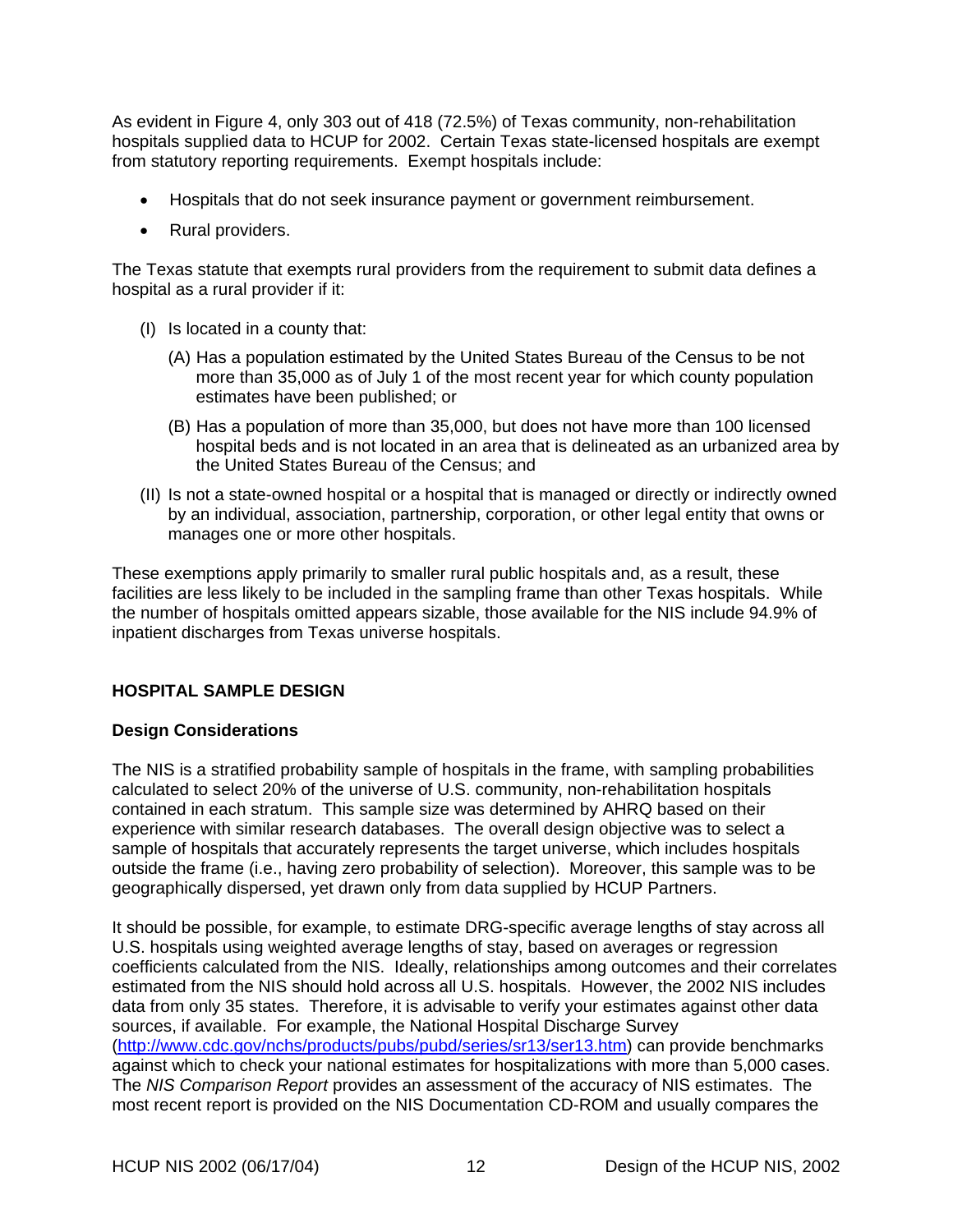<span id="page-20-0"></span>previous year's NIS with other data sources. The updated report for the current NIS will be posted on the HCUP User Support Website [\(www.hcup-us.ahrq.gov](http://www.hcup-us.ahrq.gov/)) as soon as it is completed.

The NIS team considered alternative stratified sampling allocation schemes. However, allocation proportional to the number of hospitals was preferred for several reasons:

- AHRQ researchers wanted a simple, easily understood sampling methodology. The concept that the NIS sample could represent a "miniaturization" of the hospital universe was appealing. There were, however, obvious geographic limitations imposed by data availability.
- AHRQ statisticians considered other optimal allocation schemes, including sampling hospitals with probabilities proportional to size (number of discharges), and they concluded that sampling with probability proportional to the number of hospitals was preferable. While this approach was admittedly less efficient, the extremely large sample sizes yield good estimates. Furthermore, because the data are to be used for purposes other than producing nationwide estimates, (e.g., regression modeling), it is critical that all hospital types, including small hospitals, are adequately represented.

### **Overview of the Sampling Procedure**

After stratifying the universe of hospitals, we randomly selected up to 20% of the total number of U.S. hospitals within each stratum. If too few frame hospitals appeared in a cell, then we selected all frame hospitals for the NIS, subject to sampling restrictions specified by states. To simplify variance calculations, we drew at least two hospitals from each stratum. If fewer than two frame hospitals were available in a stratum, then we merged it with an "adjacent" cell containing hospitals with similar characteristics.

We drew a systematic random sample of hospitals from each stratum, after sorting hospitals by stratum, then by the three-digit ZIP Code (the first three digits of the hospital's five-digit ZIP Code) within each stratum, and then by a random number within each three-digit ZIP Code. These sorts ensured further geographic generalizability of hospitals within the frame states, as well as random ordering of hospitals within three-digit ZIP Codes.

Generally, three-digit ZIP Codes that are proximal in value are geographically near one another within a state. Furthermore, the U.S. Postal Service locates regional mail distribution centers at the three-digit level. Thus, the boundaries tend to be a compromise between geographic size and population size.

#### **Subsamples**

We drew two nonoverlapping 10% subsamples of discharges from the NIS file for each year. The subsamples were selected by drawing every tenth discharge starting with two different starting points (randomly selected between 1 and 10). Having a different starting point for each of the two subsamples guaranteed that they would not overlap. Discharges were sampled so that 10% of each hospital's discharges in each quarter were selected for each of the subsamples. The two samples can be combined to form a single, generalizable 20% subsample of discharges.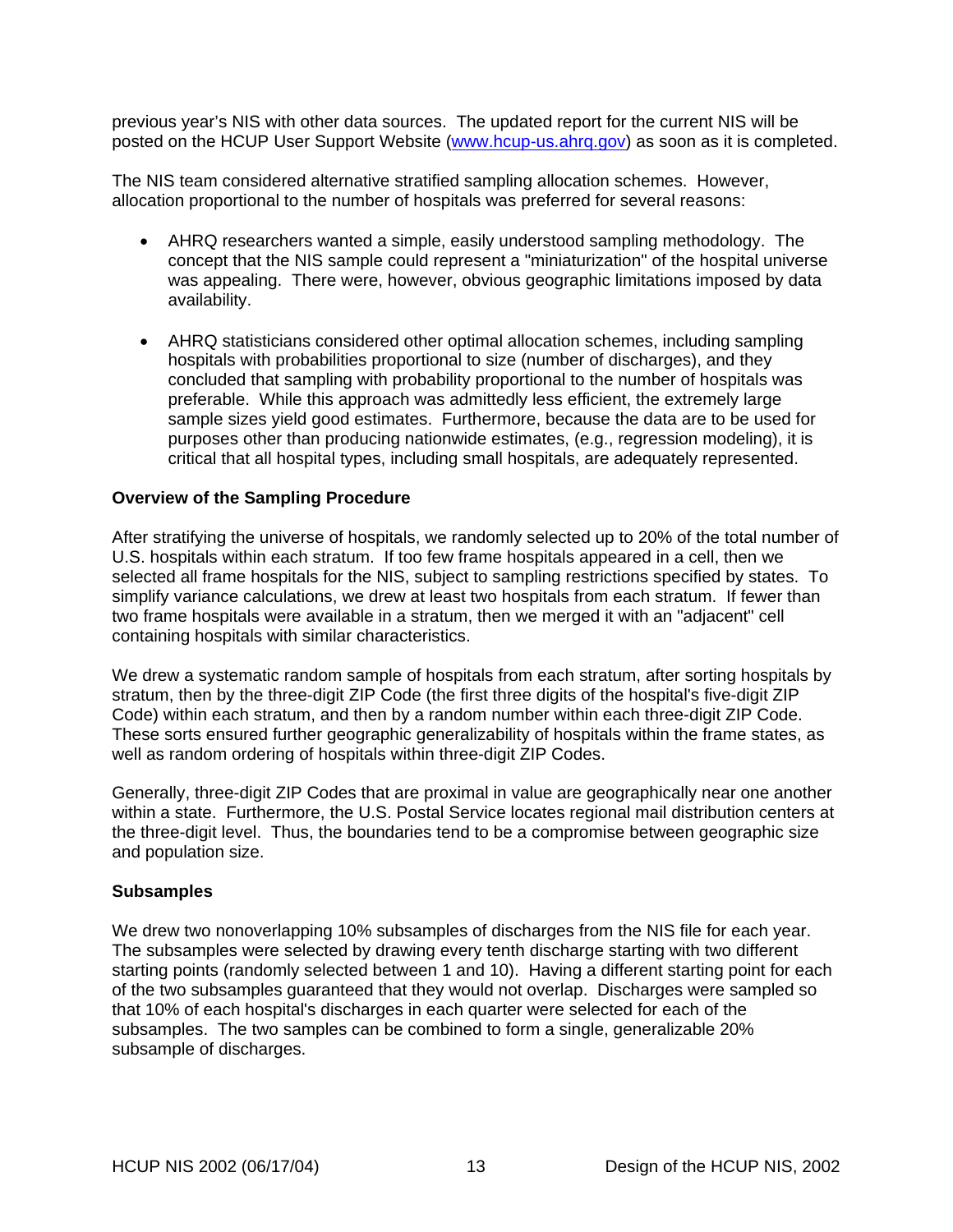# <span id="page-21-0"></span>**Change to Hospital Sampling Procedure Beginning with the 1998 NIS**

Beginning with the 1998 NIS sampling procedures, all frame hospitals within a stratum have an equal probability of selection for the sample, regardless of whether they appeared in prior NIS samples. This deviates from the procedure used for earlier samples, which maximized the longitudinal component of the NIS series.

Further description of the sampling procedures for earlier releases of the NIS can be found in the special report: *Design of the HCUP Nationwide Inpatient Sample, 1997*. This report is available on the 1997 NIS Documentation CD-ROM and on the HCUP User Support Website at [www.hcup-us.ahrq.gov.](http://www.hcup-us.ahrq.gov/) For a description of the development of the new sample design for 1998 and subsequent data years, see the special report: *Changes in NIS Sampling and Weighting Strategy for 1998.* This report is available on the 2002 NIS Documentation CD-ROM and on the HCUP User Support Website at [www.hcup-us.ahrq.gov.](http://www.hcup-us.ahrq.gov/)

# **Zero-Weight Hospitals**

Beginning with the 1993 NIS, the NIS samples no longer contain zero-weight hospitals. For a description of zero-weight hospitals in the 1988-1992 samples, see the special report: *Design of the HCUP Nationwide Inpatient Sample, Release 1.* This report is available on the 1988-1992 NIS Documentation CD-ROM.

# **FINAL HOSPITAL SAMPLE**

[Figure 5](#page-22-1) depicts the numbers of hospitals sampled each year, and [Figure 6](#page-22-2) presents the numbers of discharges in each year of the NIS. For the 1988-1992 NIS, zero-weight hospitals were maintained to provide a longitudinal sample. Therefore, two figures exist for each of these years: one number for the regular NIS sample and another number for the total sample.

[Figure 7](#page-23-1) displays the weighted number of discharges sampled each year. Note that this number decreased from 35,408,207 in 1997 to 34,874,001 in 1998, a difference of 534,206 (1.5%). This slight decline is associated with two changes to the 1998 NIS design: the exclusion of community, rehabilitation hospitals from the hospital universe, and a change to the calculation of hospital universe discharges for the weights. Prior to 1998, we calculated discharges as the sum of total facility admissions (AHA data element ADMTOT), which includes long-term-care admissions, plus births (AHA data element BIRTHS) reported for each U.S. community hospital in the AHA Annual Survey.

Beginning in 1998, we calculate discharges as the sum of hospital admissions (AHA data element ADMH) plus births for each U.S. community, non-rehabilitation hospital. This number is more consistent with the number of discharges we receive from the state data sources. We also substitute total facility admissions if the number of hospital admissions is missing. Without these changes, the weighted number of discharges for 1998 would have been 35,622,743. The exclusion of community, rehabilitation hospitals reduced the number of universe hospitals by 177 and the number of weighted discharges by 214,490. The change in the calculation of discharges reduced the weighted number of discharges by 534,252.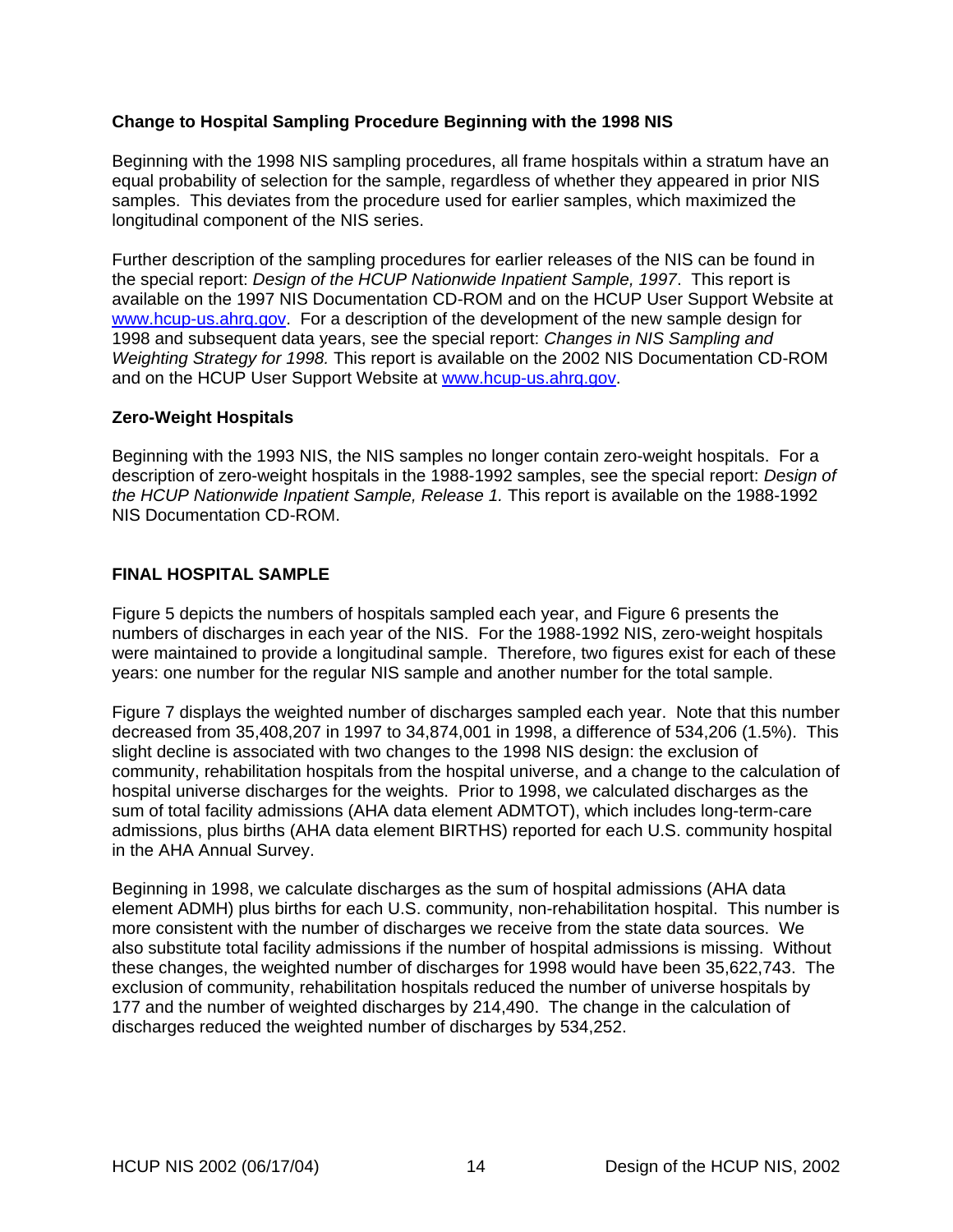<span id="page-22-0"></span>

<span id="page-22-2"></span><span id="page-22-1"></span>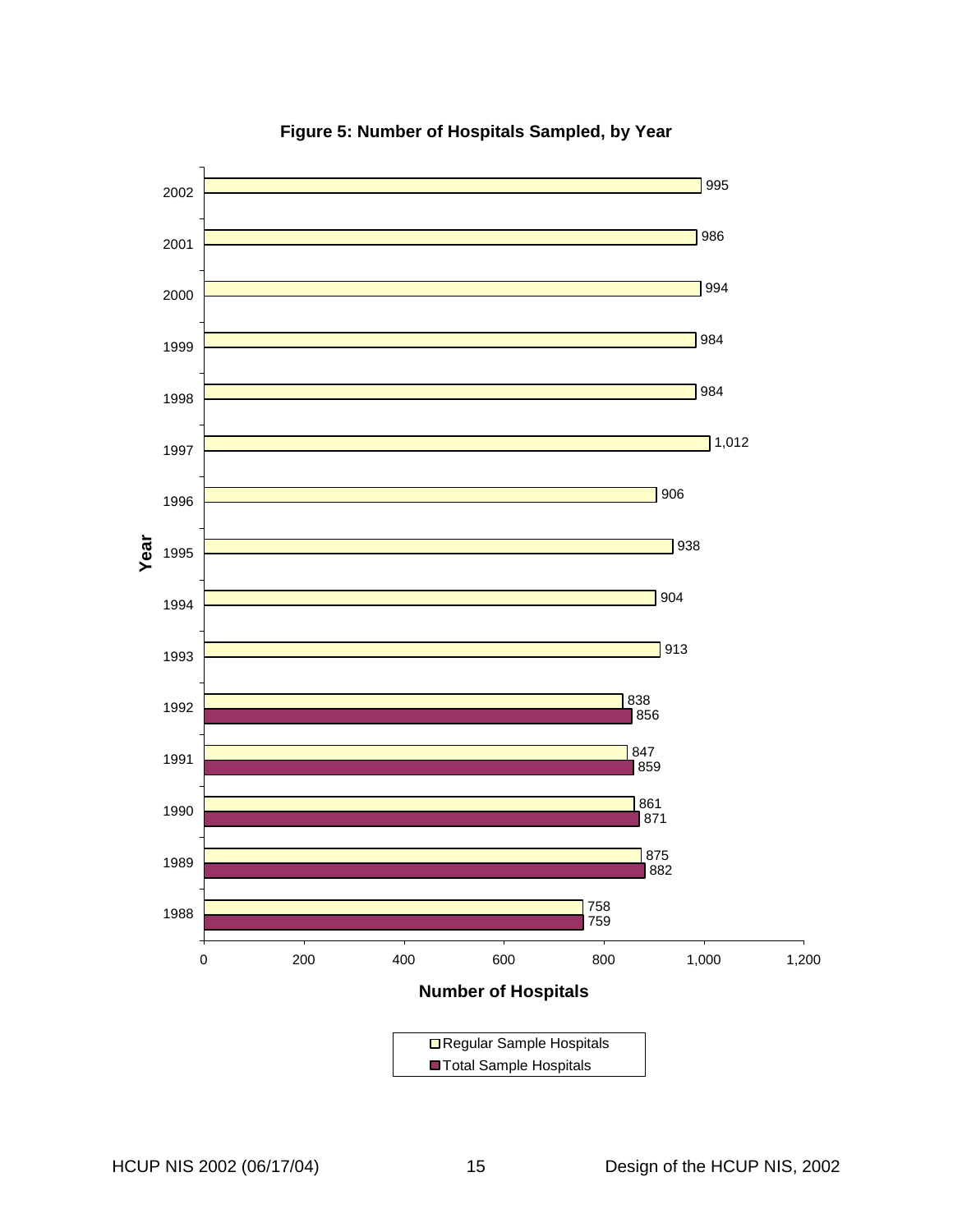<span id="page-23-0"></span>

# <span id="page-23-1"></span>**Figure 6: Number of NIS Discharges, by Year**

#### **Discharges in Millions**

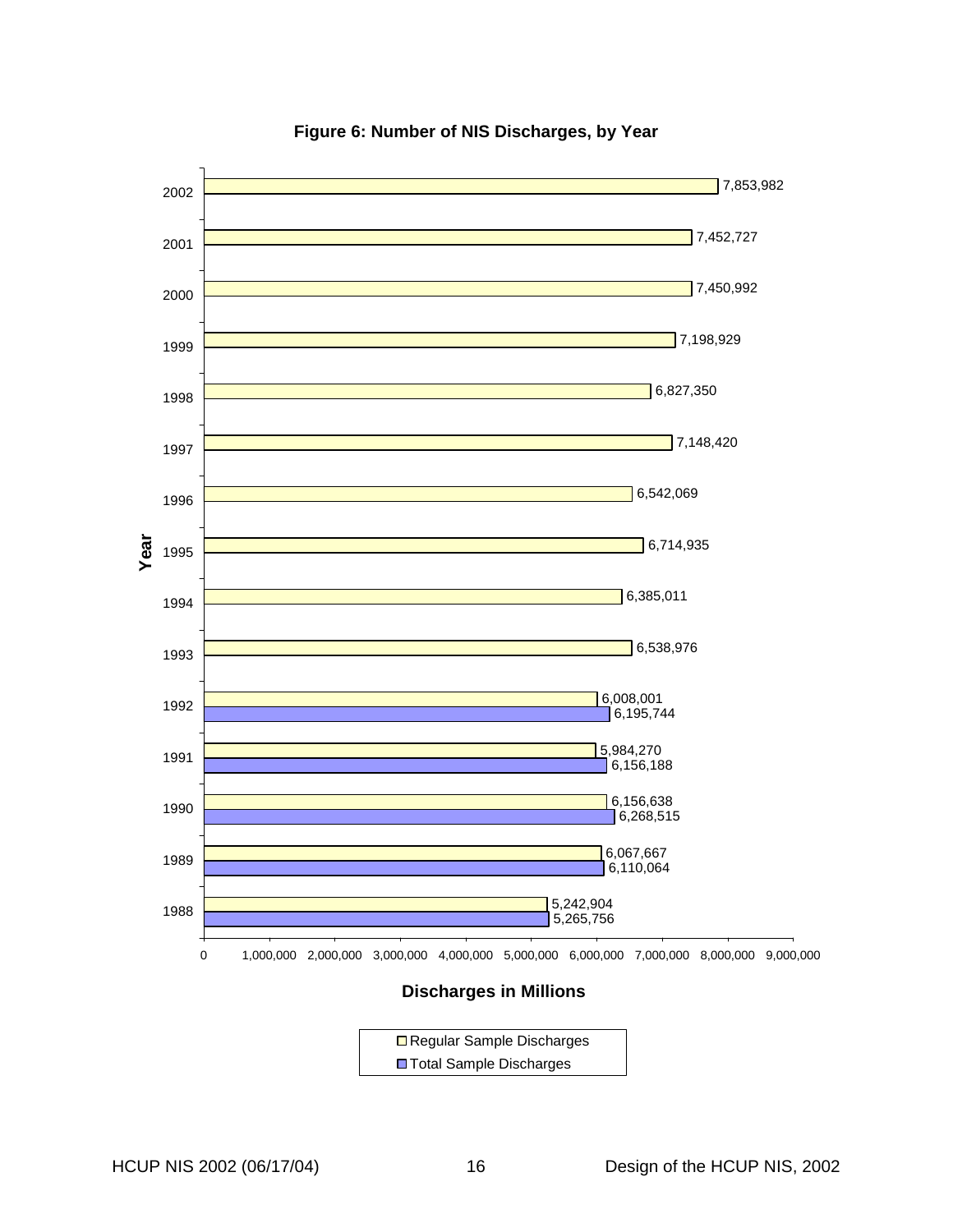<span id="page-24-0"></span>

**Figure 7: Weighted Number of NIS Discharges, by Year** 

**Number of Weighted Discharges**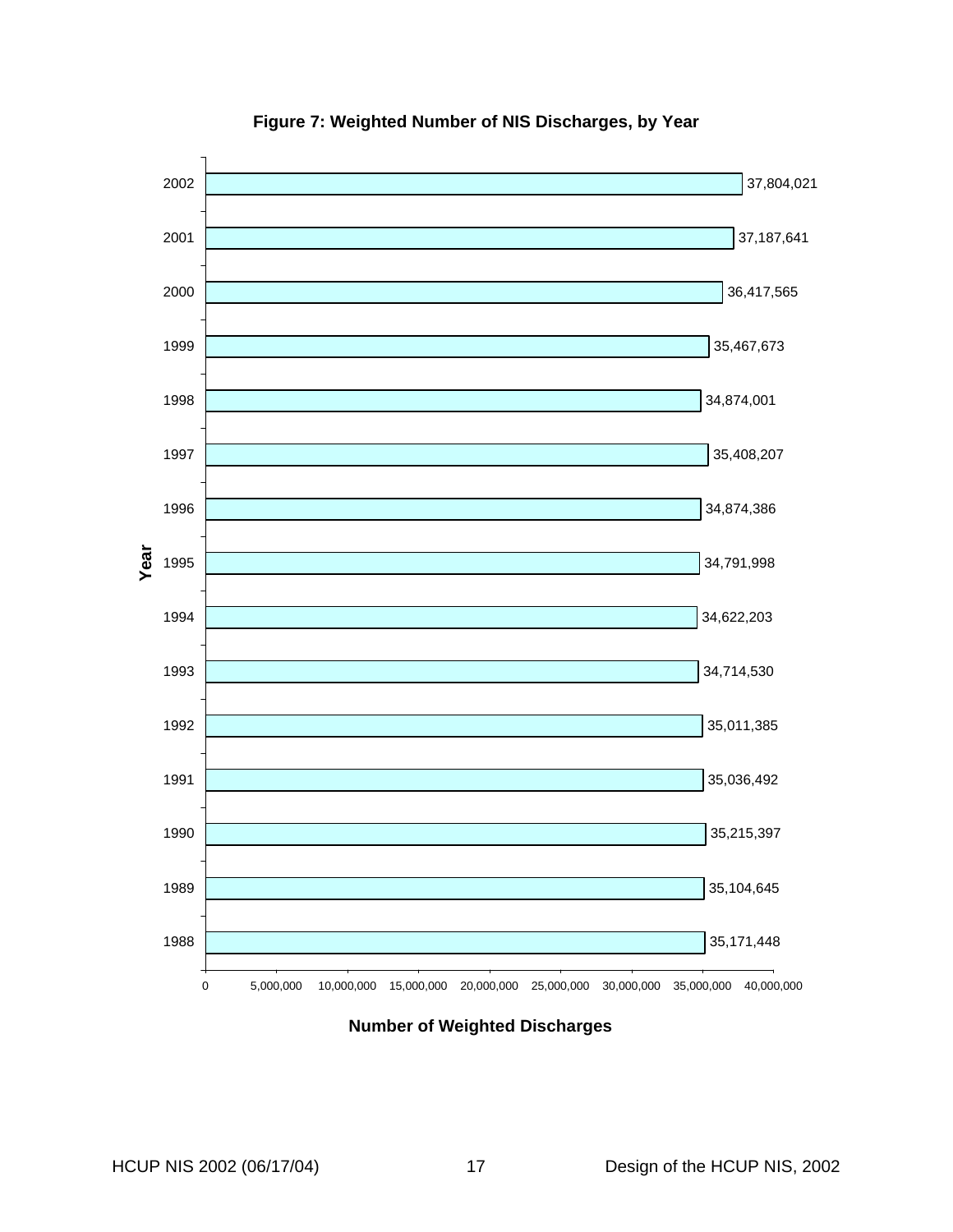[Figure 8](#page-26-1) presents a summary of the 2002 NIS hospital sample by geographic region and the number of:

- Universe hospitals (Universe)
- Frame hospitals (Frame)
- Sampled hospitals (Sample)
- Target hospitals (Target = 20% of the universe)
- Surplus hospitals (Surplus = Sample Target).

For example, in 2002, the Northeast region contained 665 hospitals in the universe. It also included 620 hospitals in the frame, of which 136 were drawn for the sample. This was three more than the target sample size of 133 hospitals, resulting in a surplus of three hospitals beyond the target. The total sample exceeded the target by 27 hospitals, with a resulting sample of 20.6% of the total hospital universe. We sampled more than the target number of hospitals in each region because we rounded the target sample size for each stratum up to the next highest integer whenever it was not an integer.

[Figure 9](#page-26-2) summarizes the estimated U.S. population by geographic region on July 1, [2](#page-34-2)002. $2$  For each region, the figure reveals:

- The estimated U.S. population
- The estimated population of states in the 2002 NIS
- The percentage of estimated U.S. population included in NIS states.

For example, the estimated population of the Northeast region on July 1, 2002 was 54,172,792. The estimated population on July 1, 2002, of states in the Northeast region that were included in the 2002 NIS, was 52,898,387. This represents 97.6% of the total Northeast region's population. The percentage of estimated U.S. population included in states in the 2002 NIS was lower in the West (83.7%) and in the South (81.2%). The two Midwest states added to the 2002 NIS have substantially increased the percentage of the Midwest population represented, from 70.8% in the 2001 NIS to 89.6% in the 2002 NIS. Overall, the states in the 2002 NIS include an estimated 86.8% of the entire U.S population.

[Figure 10](#page-27-1) depicts the number of discharges in the 2002 sample for each state. The number of sampled discharges in each state ranges from 8,372 Rhode Island discharges to 980,405 California discharges.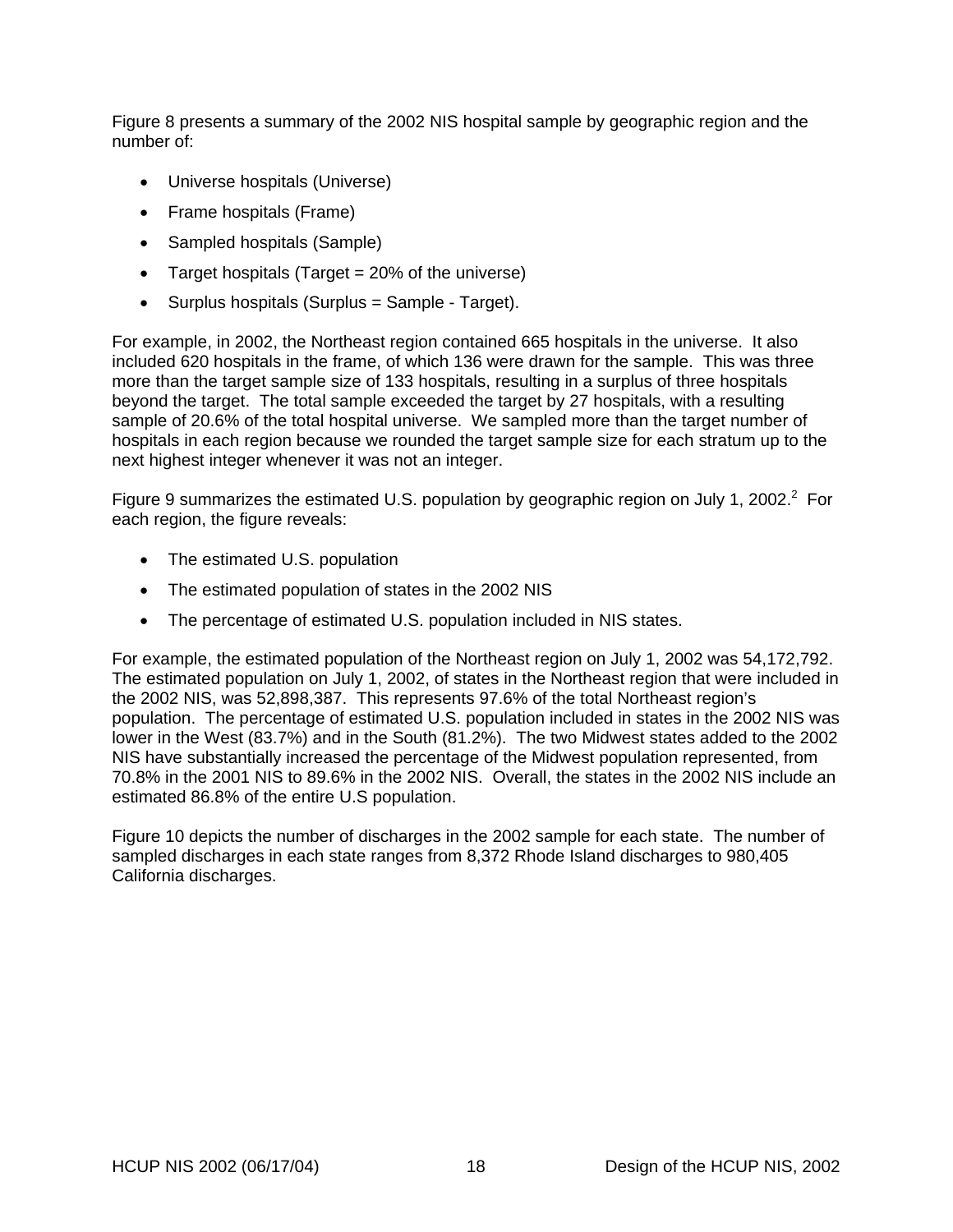<span id="page-26-0"></span>

<span id="page-26-2"></span><span id="page-26-1"></span>**Figure 8: Number of Hospitals in 2002 Universe, Frame, Sample, Target, and Surplus, by Region**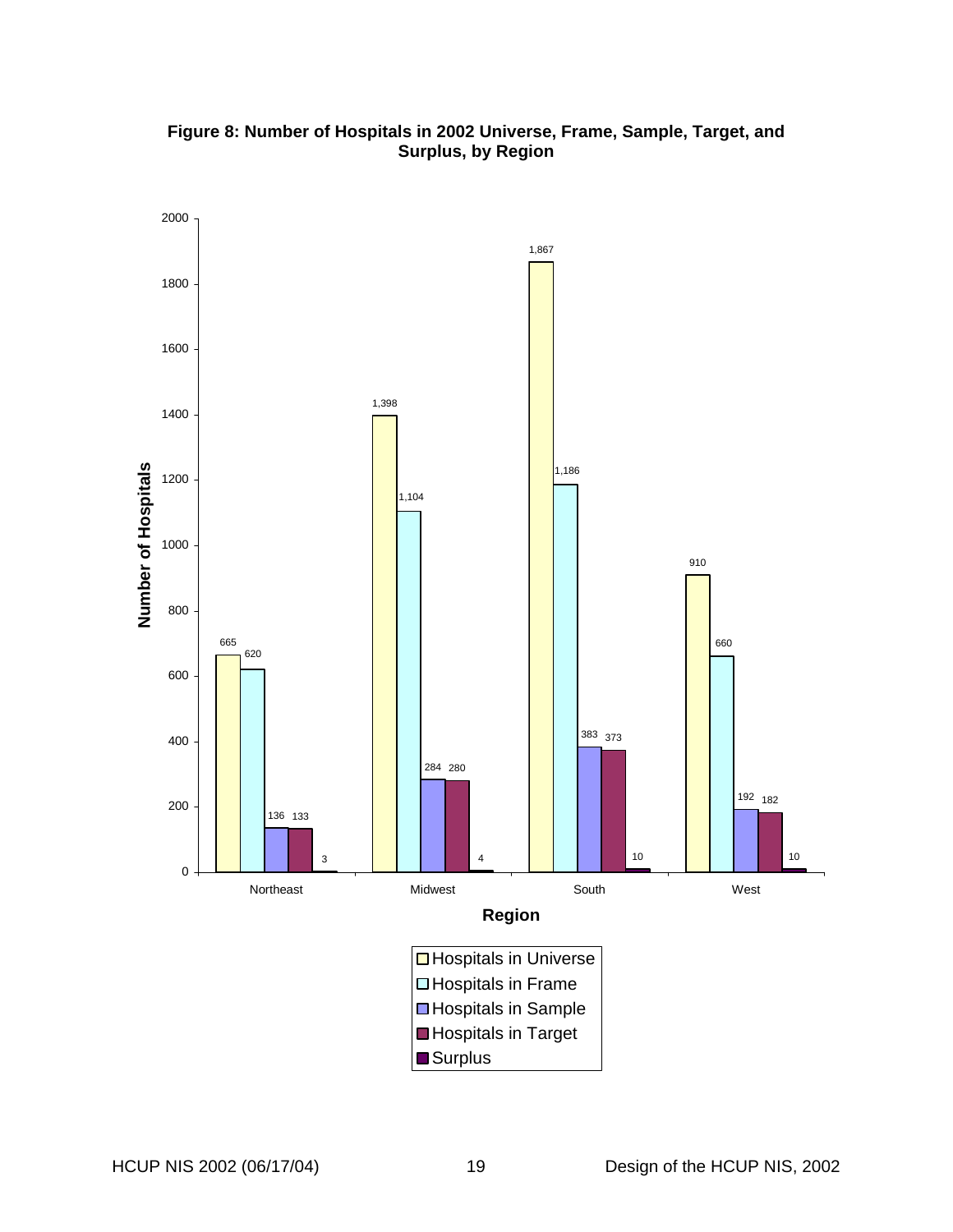<span id="page-27-0"></span>

# <span id="page-27-1"></span>**Figure 9: Percentage of U.S. Population in 2002 NIS States, by Region**

# **Population**

**Estimated U.S. Population** Population of 2002 NIS States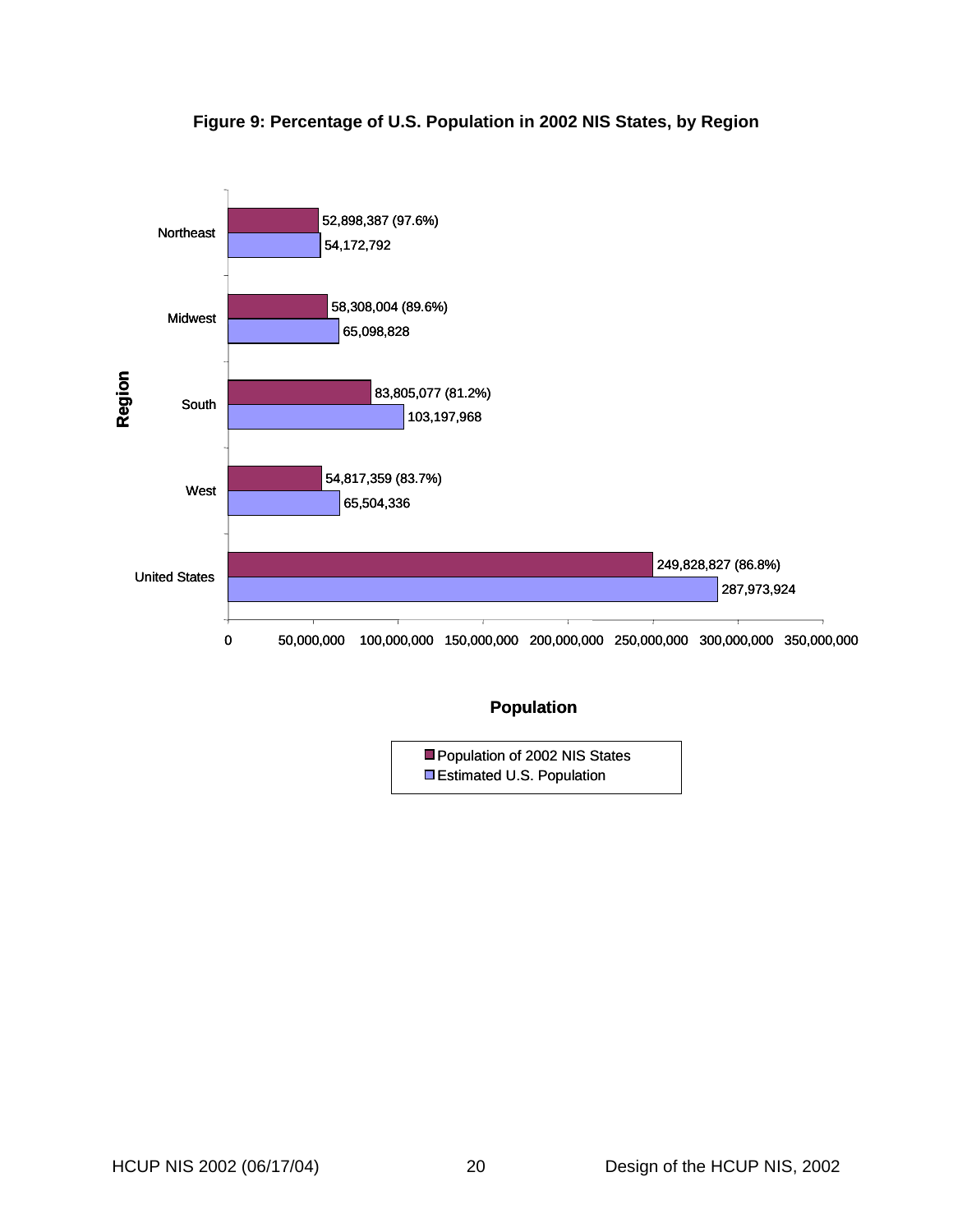<span id="page-28-0"></span>

# **Figure 10: Number of Discharges in the 2002 Sample, by State**

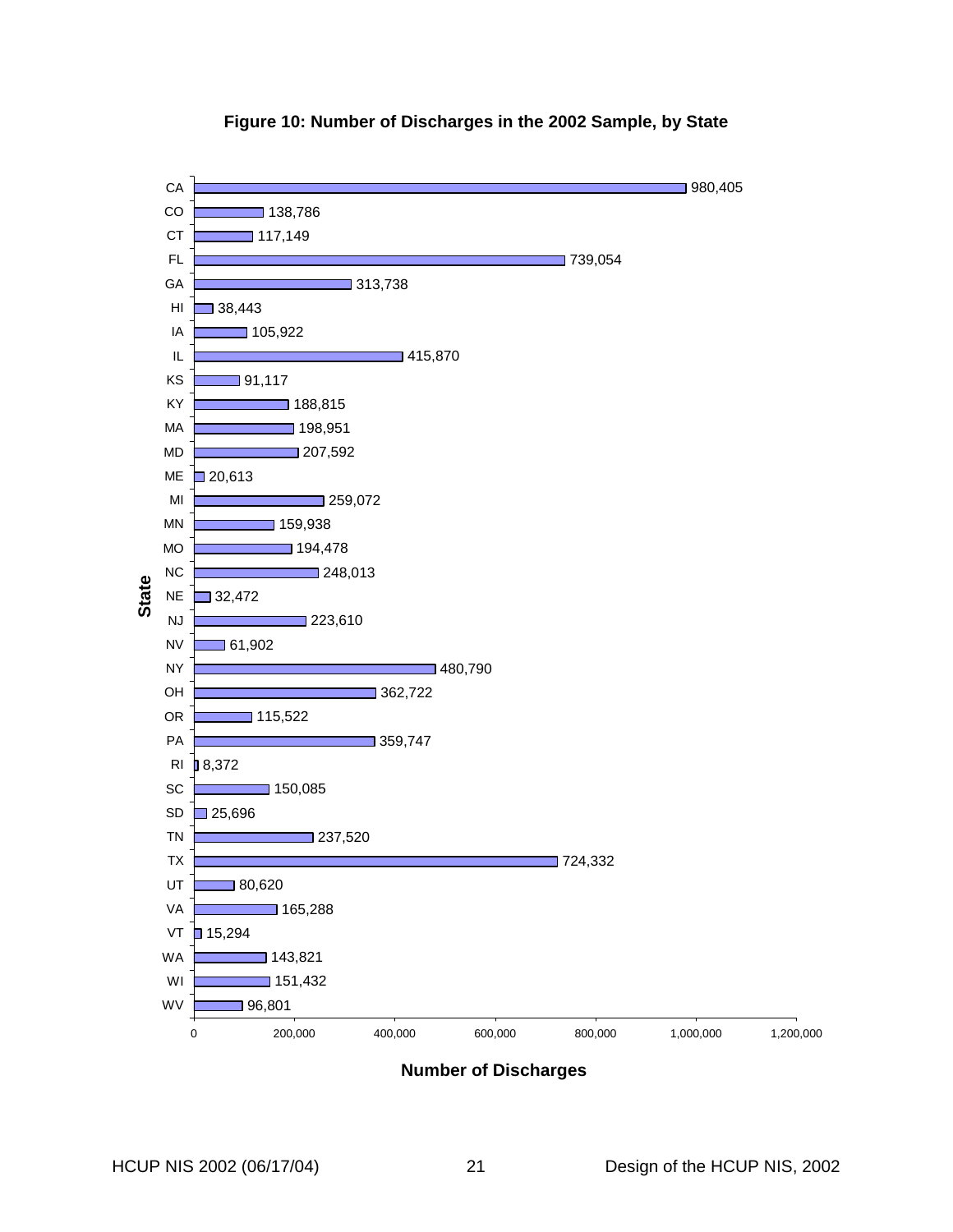# <span id="page-29-0"></span>**SAMPLE WEIGHTS**

To obtain nationwide estimates, we developed discharge weights using the AHA universe as the standard. These were developed separately for hospital- and discharge-level analyses. Hospital-level weights were developed to extrapolate NIS sample hospitals to the hospital universe. Similarly, discharge-level weights were developed to extrapolate NIS sample discharges to the discharge universe.

# **Hospital Weights**

Hospital weights to the universe were calculated by post-stratification. For each year, hospitals were stratified on the same variables that were used for sampling: geographic region, urban/rural location, teaching status, bed size, and control. The strata that were collapsed for sampling were also collapsed for sample weight calculations. Within each stratum *s*, each NIS sample hospital's universe weight was calculated as:

 $W_s$ (universe) =  $N_s$ (universe) ÷  $N_s$ (sample)

where  $W_s$ (universe) was the hospital universe weight, and  $N_s$ (universe) and  $N_s$ (sample) were the number of community hospitals within stratum *s* in the universe and sample, respectively. Thus, each hospital's universe weight (HOSPWT) is equal to the number of universe hospitals it represents during that year. Because 20% of the hospitals in each stratum were sampled when possible, the hospital weights are usually around five.

# **Discharge Weights**

The calculations for discharge-level sampling weights were similar to the calculations for hospital-level sampling weights. The discharge weights are usually constant for all discharges within a stratum. The only exceptions are for strata with sample hospitals that, according to the AHA files, were open for the entire year but contributed less than their full year of data to the NIS. For those hospitals, we *adjusted* the number of observed discharges by a factor of 4 ÷ Q, where Q was the number of calendar quarters for which the hospital contributed discharges to the NIS. For example, when a sample hospital contributed only two quarters of discharge data to the NIS, the *adjusted* number of discharges was double the observed number. This adjustment was done only for weighting purposes. The NIS data set includes only the actual (unadjusted) number of observed discharges.

With that minor adjustment, each discharge weight is essentially equal to the number of AHA universe discharges that each sampled discharge represents in its stratum. This calculation was possible because the number of total discharges was available for every hospital in the universe from the AHA files. Each universe hospital's AHA discharge total was calculated as the sum of newborns and hospital discharges.

Discharge weights to the universe were calculated by post-stratification. Hospitals were stratified just as they were for universe hospital weight calculations. Within stratum *s*, for hospital *i*, each NIS sample discharge's universe weight was calculated as:

 $DW_{is}$ (universe) =  $[DN_s$ (universe) ÷ ADN<sub>s</sub>(sample)] \* (4 ÷ Q<sub>i</sub>)

where  $DW_{is}$ (universe) was the discharge weight;  $DN_s$ (universe) represented the number of discharges from community hospitals in the universe within stratum *s*; ADN<sub>s</sub>(sample) was the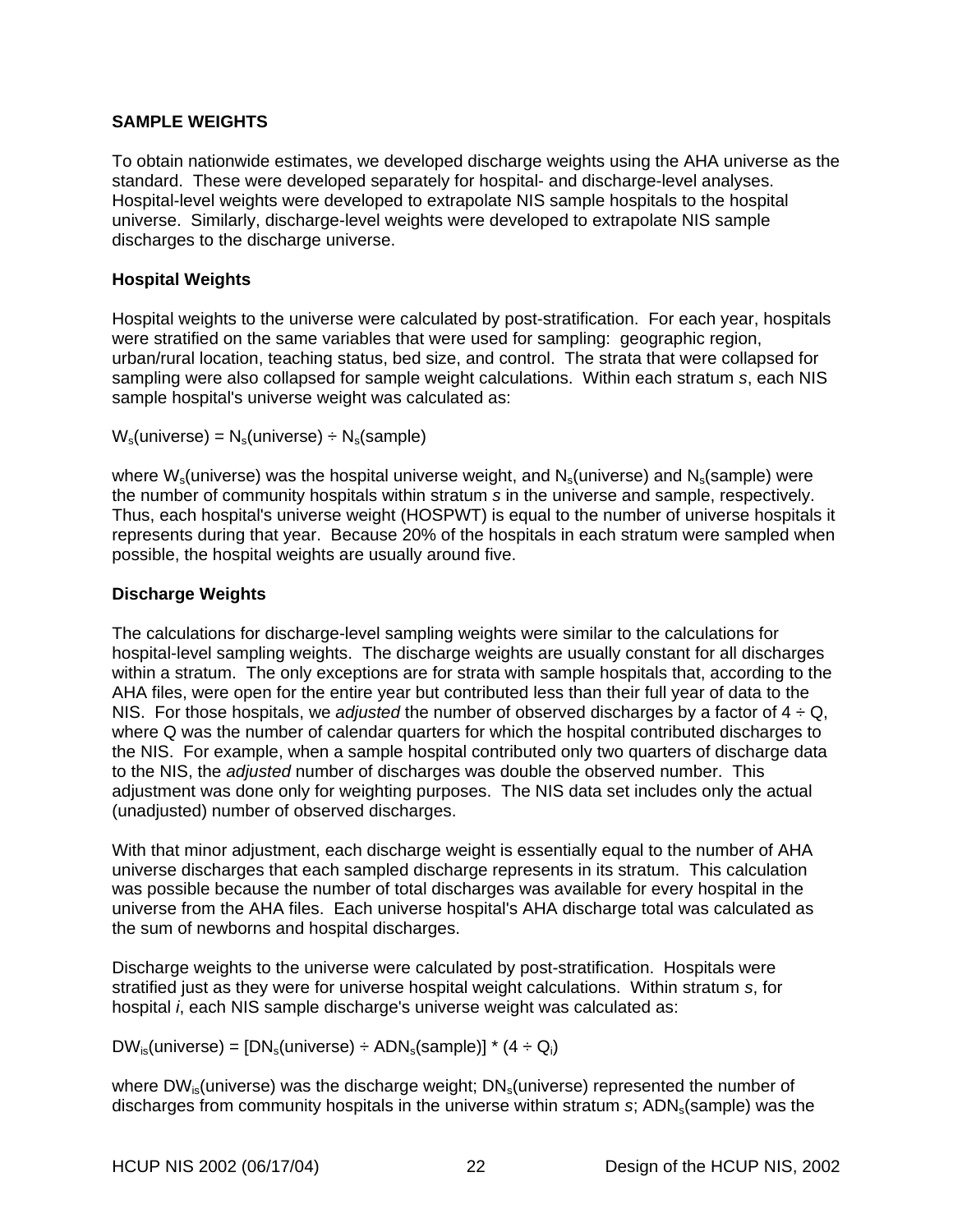<span id="page-30-0"></span>number of *adjusted* discharges from sample hospitals selected for the NIS; and Qi was the number of quarters of discharge data contributed by hospital *i* to the NIS (usually  $Q_i = 4$ ). Thus, each discharge's weight (DISCWT) is equal to the number of universe discharges it represents in stratum *s* during that year. Since all discharges from 20% of the hospitals in each stratum were sampled when possible, the discharge weights are usually around five.

# **Weight Data Elements**

To produce nationwide estimates, use one of the following discharge weights to extrapolate discharges in the NIS Core file to the discharges from all U.S. community, non-rehabilitation hospitals. When using one of the 10% subsample files, use the subsample discharge weight (the discharge weight multiplied by 10). When using the hospital weights with the subsample files, there is no need to multiply the hospital weights because all hospitals will be represented in the subsample files. Thus, the same hospital weight (HOSPWT) can be used for the full NIS and for the subsample files.

| <b>NIS Year</b> | Name of Discharge Weight on the<br><b>Core File to Use for Creating</b><br><b>Nationwide Estimates</b>                                                                                           | Name of Discharge Weight on the<br>10% Subsample File to Use for<br><b>Creating Nationwide Estimates</b>                                                                                                               |
|-----------------|--------------------------------------------------------------------------------------------------------------------------------------------------------------------------------------------------|------------------------------------------------------------------------------------------------------------------------------------------------------------------------------------------------------------------------|
| 2001-2002       | DISCWT for all analyses.                                                                                                                                                                         | DISCWT10 for all analyses.<br>$\bullet$                                                                                                                                                                                |
| 2000            | DISCWT to create nationwide<br>estimates for all analyses except<br>those that involve total charges.<br><b>DISCWTCHARGE to create</b><br>$\bullet$<br>nationwide estimates of total<br>charges. | DISCWT <sub>10</sub> to create nationwide<br>$\bullet$<br>estimates for all analyses except<br>those that involve total charges.<br>DISCWTCHARGE10 to create<br>$\bullet$<br>nationwide estimates of total<br>charges. |
| 1998-1999       | DISCWT for all analyses.<br>$\bullet$                                                                                                                                                            | DISCWT10 for all analyses.<br>$\bullet$                                                                                                                                                                                |
| 1988-1997       | DISCWT U for all analyses.<br>$\bullet$                                                                                                                                                          | D10CWT U for all analyses.<br>$\bullet$                                                                                                                                                                                |

# **DATA ANALYSIS**

# **Missing Values**

Missing data values can compromise the quality of estimates. If the outcome for discharges with missing values is different from the outcome for discharges with valid values, then sample estimates for that outcome will be biased and inaccurately represent the discharge population. There are several techniques available to help overcome this bias. One strategy is to use imputation to replace missing values with acceptable values. Another strategy is to use sample weight adjustments to compensate for missing values. $3$  Such data preparation and adjustment is beyond the scope of this report. However, if necessary, imputation or adjustments should be done before analyzing data using statistical procedures.

On the other hand, if the cases with and without missing values are assumed to be similar with respect to their outcomes, no adjustment may be necessary for estimates of means and rates. This is because the non-missing cases would be representative of the missing cases. However,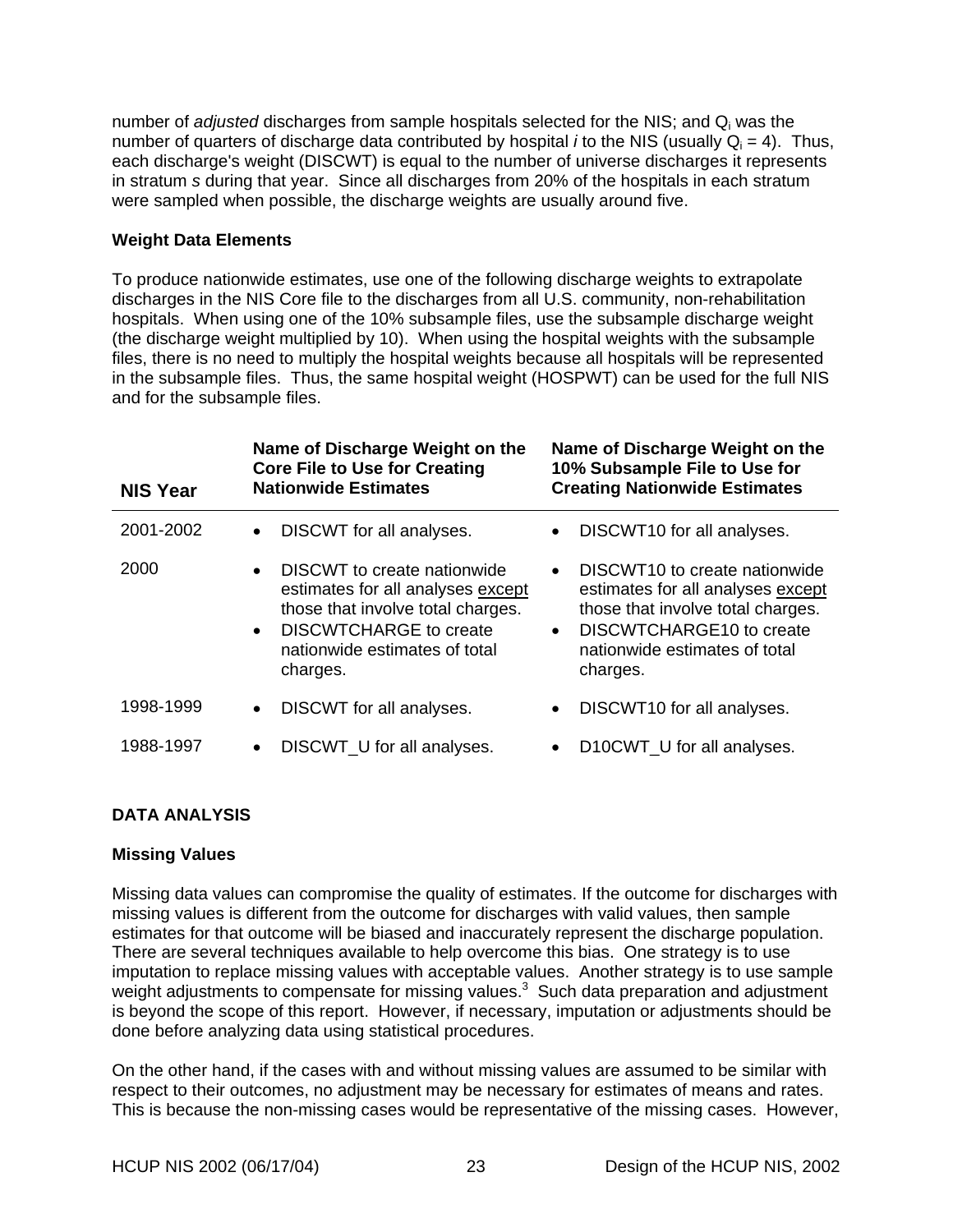<span id="page-31-0"></span>some adjustment may still be necessary for the estimates of totals. Sums of data elements containing missing values would be incomplete because cases with missing values would be omitted from the calculations.

### **Variance Calculations**

It may be important for researchers to calculate a measure of precision for some estimates based on the NIS sample data. Variance estimates must take into account both the sampling design and the form of the statistic. The sampling design was a stratified, single-stage cluster sample. A stratified random sample of hospitals (clusters) was drawn and then *all* discharges were included from each selected hospital.

If hospitals inside the frame are similar to hospitals outside the frame, the sample hospitals can be treated as if they were randomly selected from the entire universe of hospitals within each stratum. Standard formulas for a stratified, single-stage cluster sample without replacement could be used to calculate statistics and their variances in most applications.

A multitude of statistics can be estimated from the NIS data. Several computer programs are listed below that calculate statistics and their variances from sample survey data. Some of these programs use general methods of variance calculations (e.g., the jackknife and balanced half-sample replications) that take into account the sampling design. However, it may be desirable to calculate variances using formulas specifically developed for some statistics.

These variance calculations are based on finite-sample theory, which is an appropriate method for obtaining cross-sectional, nationwide estimates of outcomes. According to finite-sample theory, the intent of the estimation process is to obtain estimates that are precise representations of the nationwide population at a specific point in time. In the context of the NIS, any estimates that attempt to accurately describe characteristics and interrelationships among characteristics of hospitals and discharges during a specific year from 1988 to 2002 should be governed by finite-sample theory. Examples of this would be estimates of expenditure and utilization patterns or hospital market factors.

Alternatively, in the study of hypothetical population outcomes not limited to a specific point in time, the concept of a "superpopulation" may be useful. Analysts may be less interested in specific characteristics from the finite population (and time period) from which the *sample* was drawn, than they are in hypothetical characteristics of a conceptual "superpopulation" from which any particular finite *population* in a given year might have been drawn. According to this superpopulation model, the nationwide population in a given year is only a snapshot in time of the possible interrelationships among hospital, market, and discharge characteristics. In a given year, all possible interactions between such characteristics may not have been observed, but analysts may wish to predict or simulate interrelationships that may occur in the future.

Under the finite-population model, the variances of estimates approach zero as the sampling fraction approaches one. This is the case because the population is defined at that point in time, and because the estimate is for a characteristic as it existed at the time of sampling. This is in contrast to the superpopulation model, which adopts a stochastic viewpoint rather than a deterministic viewpoint. That is, the nationwide population in a particular year is viewed as a random sample of some underlying superpopulation over time. Different methods are used for calculating variances under the two sample theories. The choice of an appropriate method for calculating variances for nationwide estimates depends on the type of measure and the intent of the estimation process.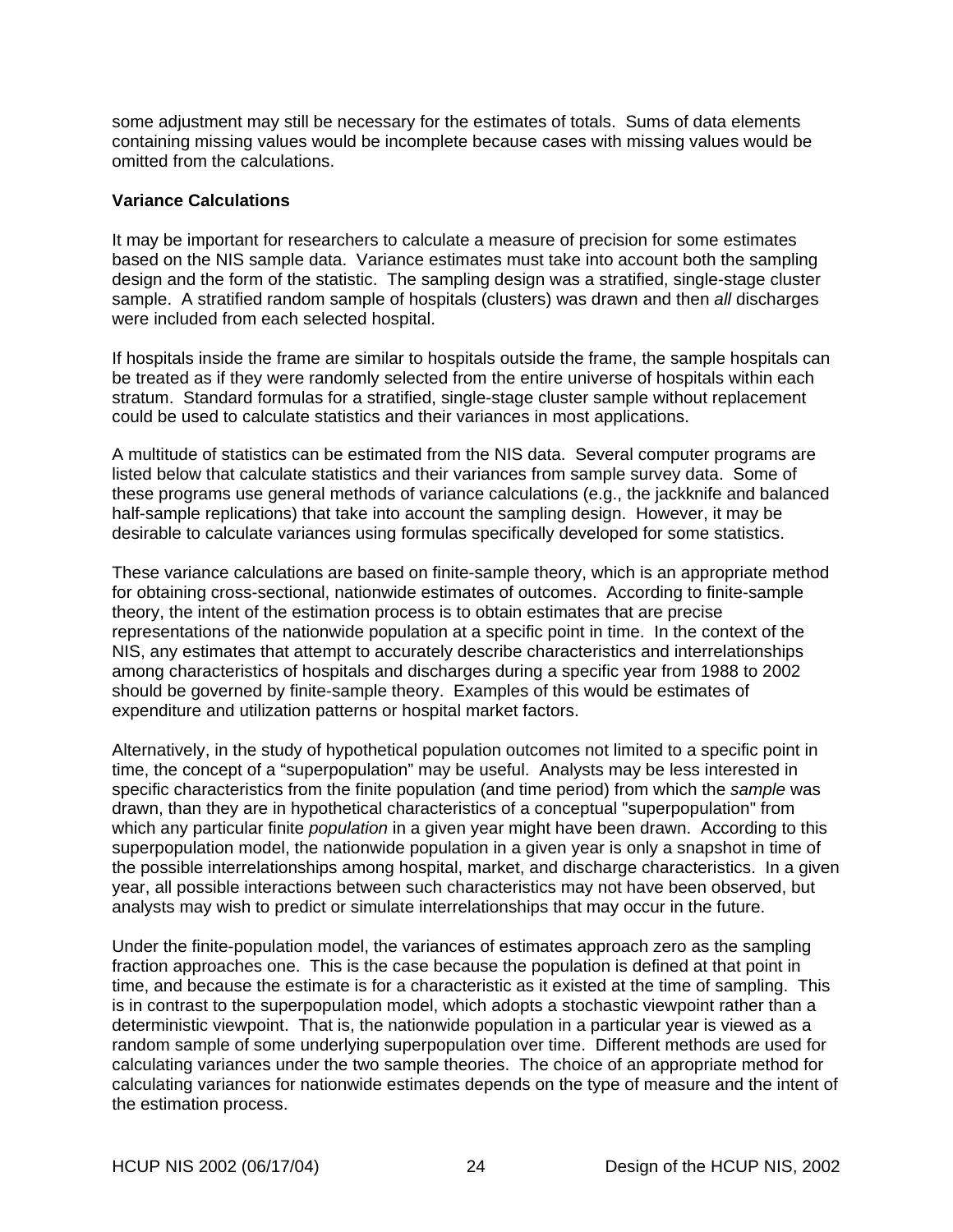# <span id="page-32-0"></span>**Computer Software for Variance Calculations**

The hospital weights are useful for producing hospital-level statistics for analyses that use the *hospital* as the unit of analysis, while the discharge weights are useful for producing dischargelevel statistics for analyses that use the *discharge* as the unit of analysis. The discharge weights may be used to estimate nationwide population statistics.

In most cases, computer programs are readily available to perform these calculations. Several statistical programming packages allow weighted analyses.<sup>[4](#page-34-4)</sup> For example, nearly all SAS (Statistical Analysis System) procedures incorporate weights. In addition, several statistical analysis programs have been developed to specifically calculate statistics and their standard errors from survey data. Version 8 of SAS contains procedures (PROC SURVEYMEANS and PROC SURVEYREG) for calculating statistics based on specific sampling designs. STATA and SUDAAN are two other common statistical software packages that perform calculations for numerous statistics arising from the stratified, single-stage cluster sampling design. Examples of the use of SAS, SUDAAN, and STATA to calculate NIS variances are presented in the special report: *Calculating Nationwide Inpatient Sample Variances*. This report is available on the 2002 NIS Documentation CD-ROM and on the HCUP User Support Website at [www.hcup](http://www.hcup-us.ahrq.gov/)[us.ahrq.gov.](http://www.hcup-us.ahrq.gov/) For an excellent review of programs to calculate statistics from survey data, visit the following Website: [www.fas.harvard.edu/~stats/survey-soft.](http://www.fas.harvard.edu/~stats/survey-soft)

The NIS database includes a Hospital Weights file with variables required by these programs to calculate finite population statistics. In addition to the sample weights described earlier, hospital identifiers (Primary Sampling Units or PSUs), stratification variables, and stratum-specific totals for the numbers of discharges and hospitals are included so that finite-population corrections (FPCs) can be applied to variance estimates.

In addition to these subroutines, standard errors can be estimated by validation and crossvalidation techniques. Given that a very large number of observations will be available for most analyses, it may be feasible to set aside a part of the data for validation purposes. Standard errors and confidence intervals can then be calculated from the validation data.

If the analytic file is too small to set aside a large validation sample, cross-validation techniques may be used. For example, tenfold cross-validation would split the data into ten equal-sized subsets. The estimation would take place in ten iterations. In each iteration, the outcome of interest is predicted for one-tenth of the observations by an estimate based on a model fit to the other nine-tenths of the observations. Unbiased estimates of error variance are then obtained by comparing the actual values to the predicted values obtained in this manner.

Finally, it should be noted that a large array of hospital-level variables are available for the entire universe of hospitals, including those outside the sampling frame. For instance, the variables from the AHA surveys and from the Medicare Cost Reports are available for nearly all hospitals. To the extent that hospital-level outcomes correlate with these variables, they may be used to sharpen regional and nationwide estimates.

As a simple example, each hospital's number of cesarean sections would be correlated with their total number of deliveries. The figure for cesarean sections must be obtained from discharge data, but the number of deliveries is available from AHA data. Thus, if a regression model can be fit predicting cesarean sections from deliveries based on the NIS data, that regression model can then be used to obtain hospital-specific estimates of the number of cesarean sections for all hospitals in the universe.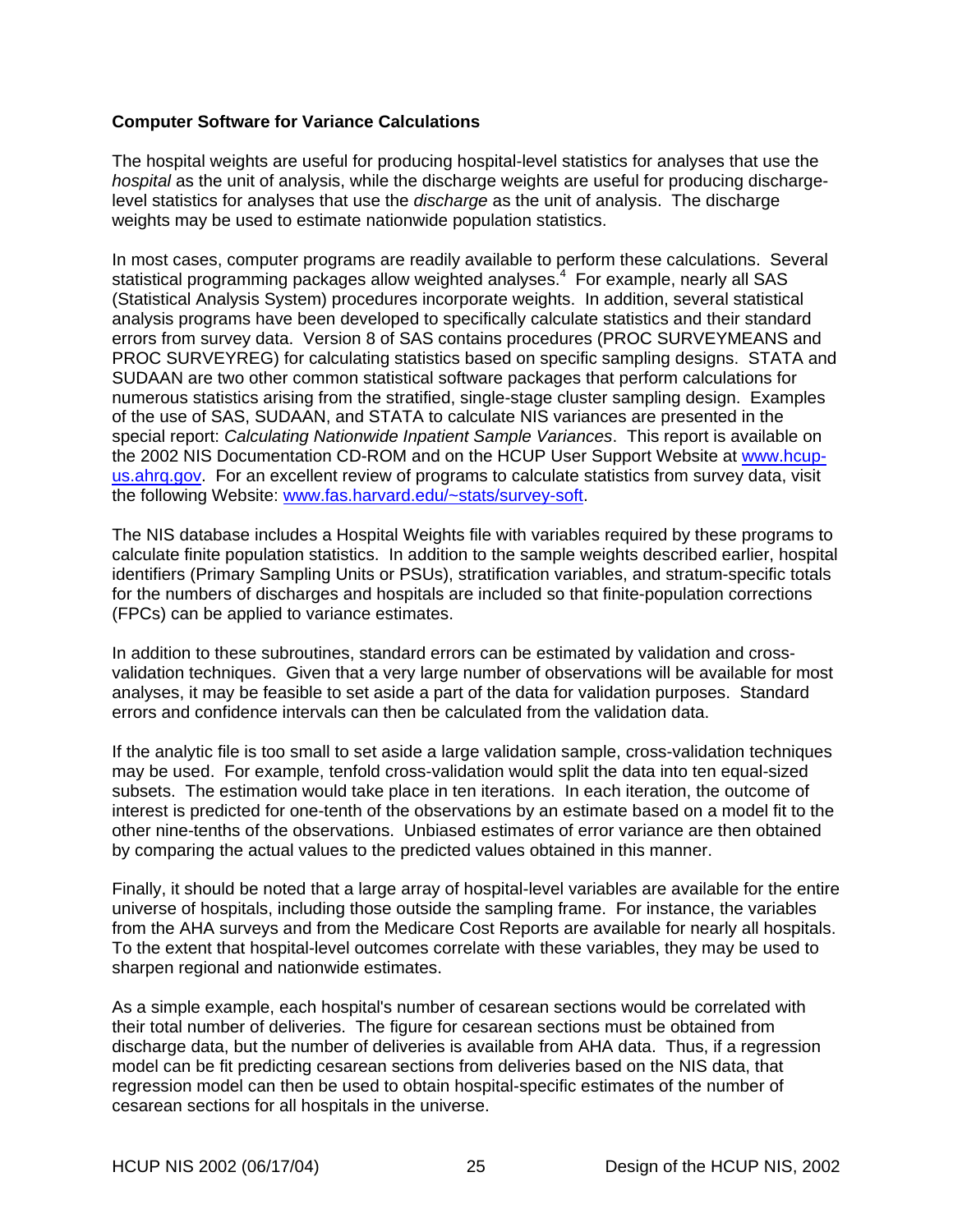# <span id="page-33-0"></span>**Longitudinal Analyses**

Hospitals that continue in the NIS for multiple consecutive years are a subset of the hospitals in the NIS for any one of those years. Consequently, longitudinal analyses of hospital-level outcomes may be biased, if they are based on any subset of NIS hospitals limited to continuous NIS membership. In particular, such subsets would tend to contain fewer hospitals that opened, closed, split, merged, or changed strata. Further, the sample weights were developed as annual, cross-sectional weights, rather than longitudinal weights. Therefore, different weights might be required, depending on the statistical methods employed by the analyst.

One approach to consider in hospital-level longitudinal analyses is to use repeated-measure models that allow hospitals to have missing values for some years. However, the data are not actually missing for some hospitals, such as those that closed during the study period. In any case, the analyses may be more efficient (e.g., produce more precise estimates) if they account for the potential correlation between repeated measures on the same hospital over time, yet incorporate data from all hospitals in the sample during the study period.

### **Discharge Subsamples**

The two nonoverlapping 10% subsamples of discharges were drawn from the NIS file for each year for several reasons pertinent to data analysis. One reason for creating the subsamples was to reduce processing costs for selected studies that will not require the entire NIS. Another reason was that the two subsamples may be used to validate models and obtain unbiased estimates of standard errors. That is, one subsample may be used to estimate statistical models, while the other subsample may be used to test the fit of those models on new data. This is a very important analytical step, particularly in exploratory studies, where one runs the risk of fitting noise in the data.

For example, it is well known that the percentage of variance explained by a regression,  $R^2$ , is generally overestimated by the data used to fit a model. The regression model could be estimated from the first subsample and then applied to the second subsample. The squared correlation between the actual and predicted value in the second subsample is an unbiased estimate of the model's true explanatory power when applied to new data.

#### **Conclusion**

In this report, we have described the development and use of the NIS sample and weights and summarized the contents of the 2002 NIS. We have included cumulative information for all previous years to provide a longitudinal view of the database. Once again, the nationwide representation of the sample has been enhanced by incorporating data from additional HCUP State Partners, a total of 35 participants for the year 2002. We have highlighted important considerations for data analysis and have provided references to detailed reports on this subject.